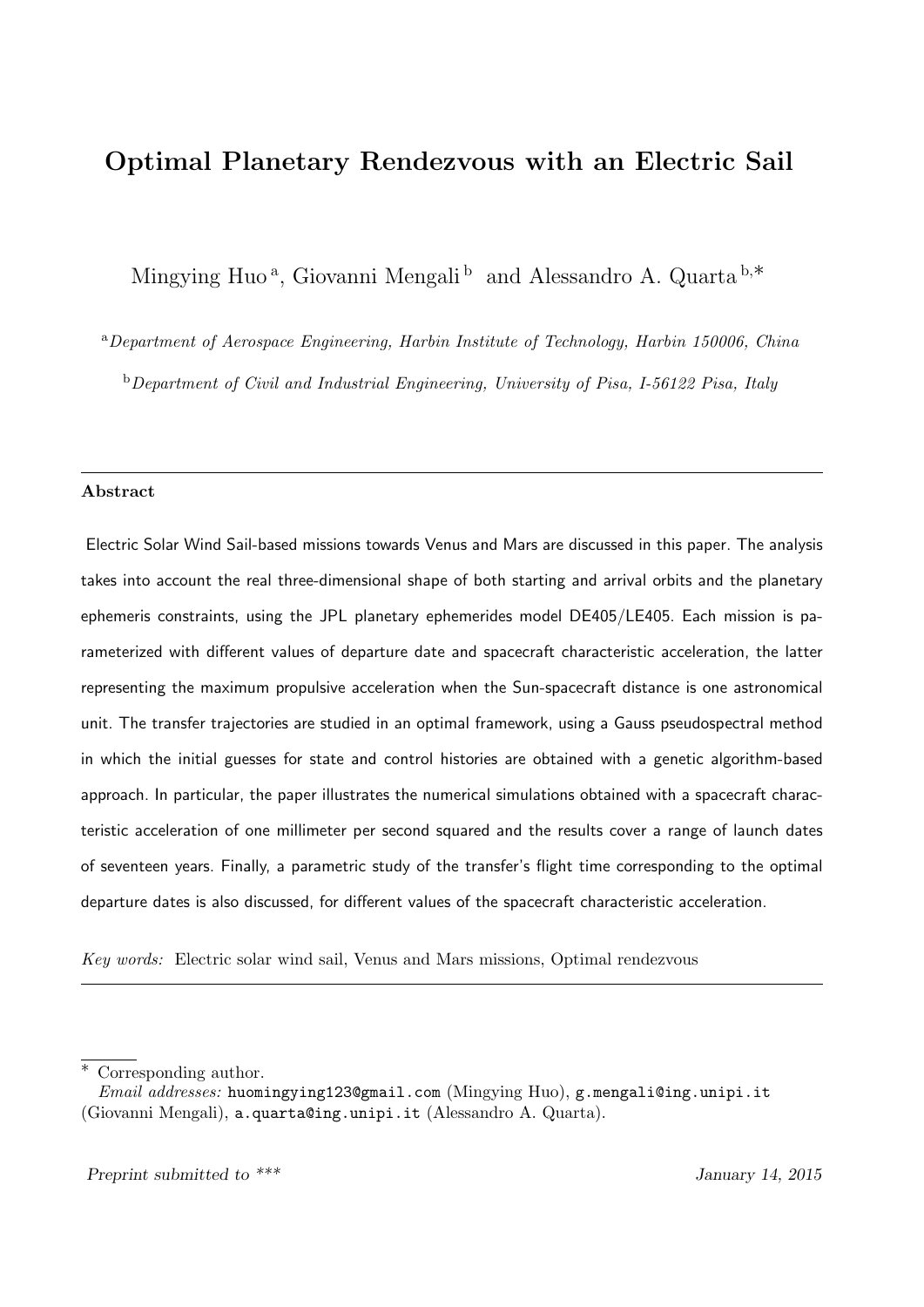# Nomenclature

| $\boldsymbol{a}$                           |     | propulsive acceleration, with $a \triangleq   \boldsymbol{a}   \; [\text{mm/s}^2]$ |  |  |
|--------------------------------------------|-----|------------------------------------------------------------------------------------|--|--|
| $a_c$                                      | $=$ | spacecraft characteristic acceleration $\lfloor \text{mm/s}^2 \rfloor$             |  |  |
| $\mathcal{C}$                              | $=$ | spacecraft center-of-mass                                                          |  |  |
| $\hat{\bm{i}}, \hat{\bm{j}}, \hat{\bm{k}}$ | $=$ | reference frame's unit vectors                                                     |  |  |
| $\boldsymbol{J}$                           | $=$ | performance index [days]                                                           |  |  |
| $\bm{r}$                                   | $=$ | spacecraft position vector, with $r \triangleq   \mathbf{r}  $ [au]                |  |  |
| $\boldsymbol{S}$                           | $=$ | Sun's center-of-mass                                                               |  |  |
| $t\,$                                      | $=$ | $time$ [days]                                                                      |  |  |
| $\mathbb T$                                | =   | transformation matrix between $\mathcal{T}_0$ and $\mathcal{T}_0$                  |  |  |
| $\mathcal T$                               | =   | reference frame                                                                    |  |  |
| $\boldsymbol{u}$                           | $=$ | control vector                                                                     |  |  |
| $\boldsymbol{v}$                           | $=$ | spacecraft velocity vector $\lfloor \mathrm{km/s} \rfloor$                         |  |  |
| $\boldsymbol{x}$                           | $=$ | state vector                                                                       |  |  |
| $\alpha$                                   | $=$ | cone angle [deg]                                                                   |  |  |
| $\delta$                                   | $=$ | clock angle $\lceil \text{deg} \rceil$                                             |  |  |
| $\phi$                                     | $=$ | spacecraft's azimuthal angle [deg]                                                 |  |  |
| $\mu_{\odot}$                              | $=$ | Sun's gravitational parameter $\left[\,\mathrm{km^3/s^2}\right]$                   |  |  |
| $\tau$                                     | $=$ | switching parameter                                                                |  |  |
| $\theta$                                   | $=$ | spacecraft's polar angle [deg]                                                     |  |  |

# Subscripts

 $0 =$  initial, parking orbit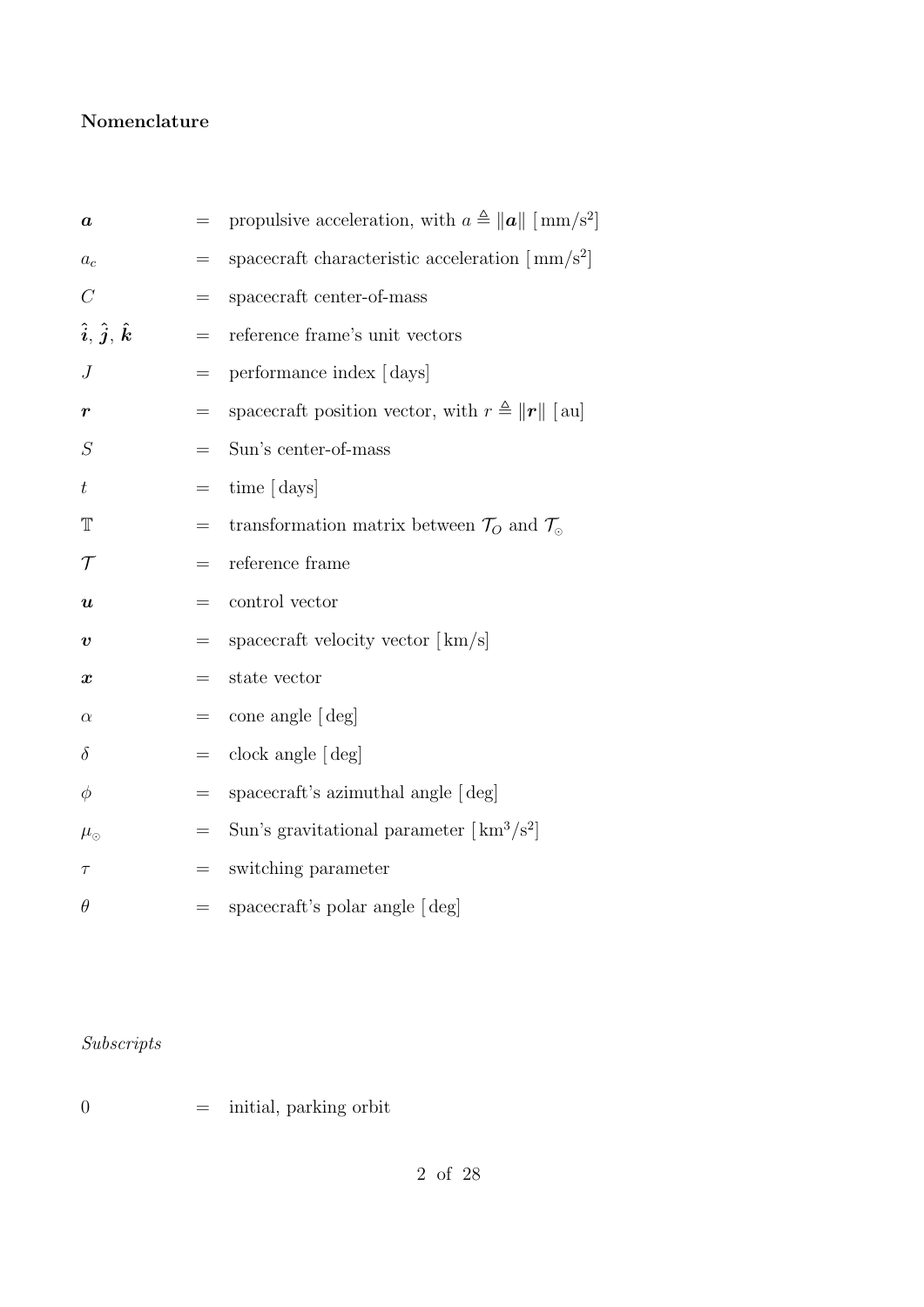|            | $=$ | final, target orbit |  |
|------------|-----|---------------------|--|
| max        | $=$ | maximum             |  |
| $\epsilon$ | $=$ | orbital             |  |
|            | $=$ | Earth               |  |
| [∙]        | $=$ | Sun, inertial       |  |
|            | $=$ | target planet       |  |

# Superscripts

time derivative

### 1 Introduction

The recent success of the Japanese pioneering mission IKAROS (Interplanetary Kite-craft Accelerated by Radiation Of the Sun), where a photonic solar sail was first deployed in the interplanetary space (Tsuda et al., 2011a,b), has demonstrated the potential feasibility of using propellantless propulsion systems for robotic missions to the deep space. As a matter of fact, even though the spacecraft maximum propulsive acceleration was still too low for practical purposes, nevertheless IKAROS is definitely a successful mission, in that it showed the actual possibility of changing a spacecraft interplanetary orbit by photonic thrust. Such a milestone result opens new and interesting mission opportunities that would be very difficult to perform with conventional propulsion systems, due to the severe constraints related to the propellant consumption.

Among the few propellantless propulsion systems that have been studied so far for the robotic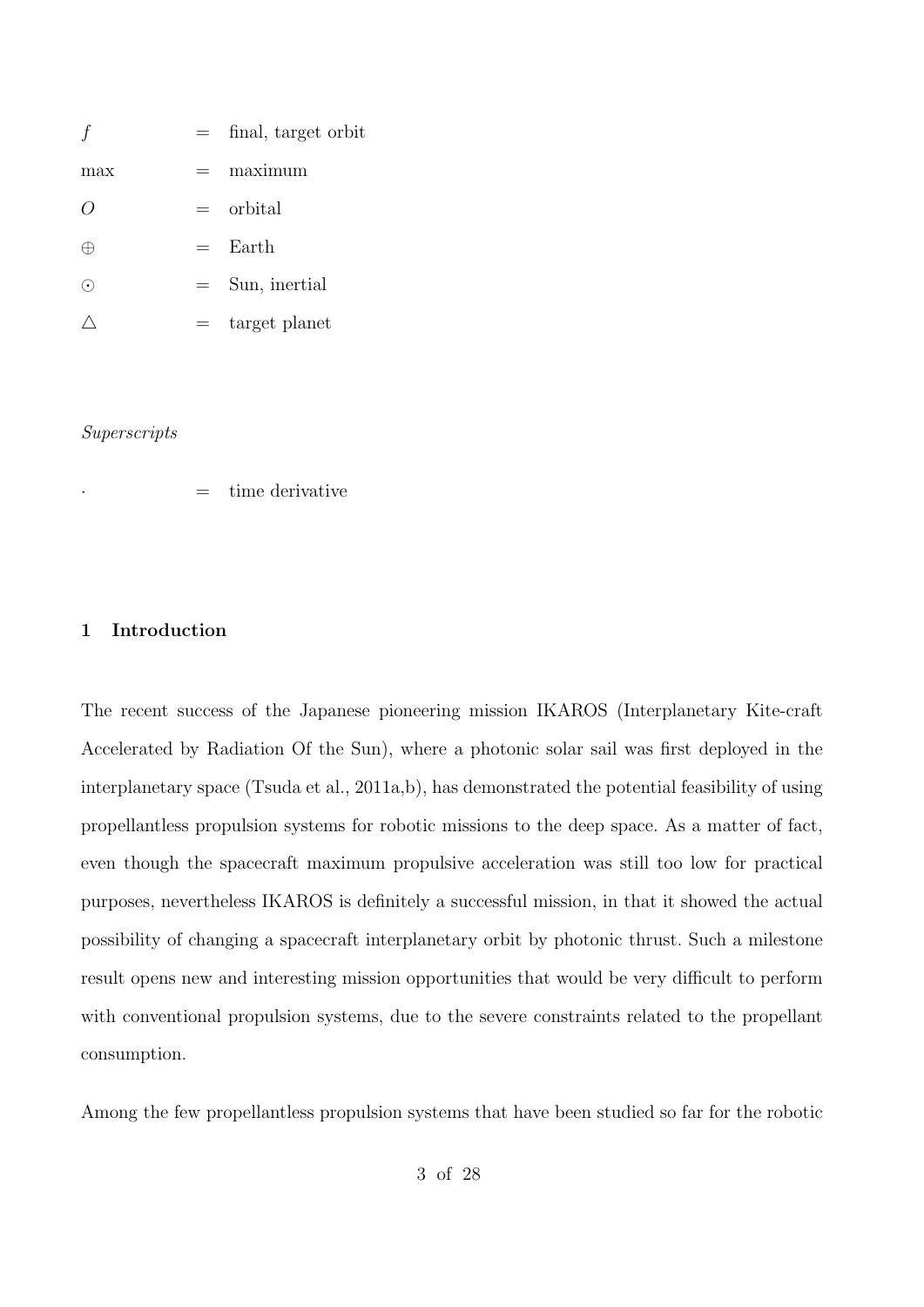exploration of the Solar System, the Electric Solar Wind Sail (E-sail), proposed by Pekka Janhunen about ten years ago (Janhunen, 2004), is one of the most promising options. An E-sail based spacecraft is constituted by a central structure (main body) to which a number of long tethers are attached. The tethers are stretched by spinning the spacecraft around an axis and are maintained at a high positive potential by means of a solar-powered electron gun, see Fig. 1.

#### [Figure 1 about here.]

The solar wind ions are repelled by the positive E-sail tethers in such a way that some momentum is extracted from the solar wind flow and a net thrust is produced. The tethers spin-plane can also be oriented, within some limits, by regulating the potential of each tether (Janhunen et al., 2010). As a result, the thrust direction may be inclined of an angle  $\alpha > 0$ , referred to as cone angle, with respect to the Sun-spacecraft (radial) direction. Simulation analyses by Janhunen (2010) show that the maximum value of the cone angle cannot exceed  $\alpha_{\text{max}} \triangleq \text{max}(\alpha) \approx 35 \text{ deg.}$  The possibility of thrust orientation allows the vehicle's angular momentum to be varied and, as such, an E-sail based spacecraft may perform a classical interplanetary rendezvous mission between non-coplanar orbits. It is worth noting that the capability of producing a non-negligible circumferential thrust component makes the E-sail performance better than other conceptually similar solutions, such as the classical magnetic sail (Zubrin and Andrews, 1991; Love and Andrews, 1992; Funaki et al., 2007), or the more recent mini-magnetospheric plasma thruster (Winglee et al., 2000, 2003).

In the last few years a number of scientific papers have appeared to analyze the E-sail performance in different potential missions, including the study of interplanetary transfers, the generation of artificial equilibrium points (Aliasi et al., 2013), the achievement of non-Keplerian orbits (Mengali and Quarta, 2009), or the study of an escape from the Solar System (Mengali et al., 2008a; Quarta and Mengali, 2010). In particular, a first estimate of the E-sail perfor-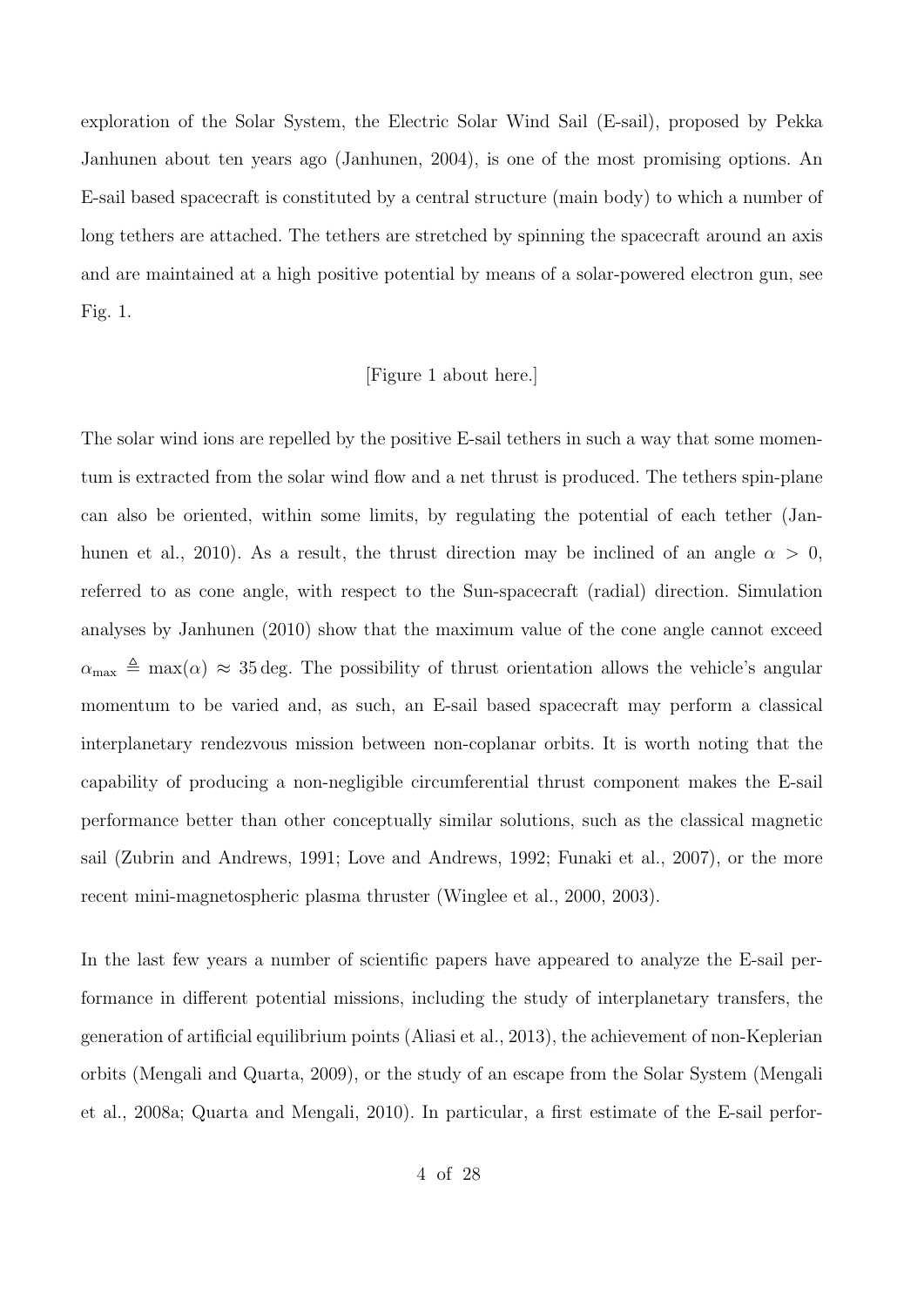mance for an interplanetary transfer was discussed by Mengali et al. (2008b). In that paper the acceleration thrust was assumed to vary with the Sun-spacecraft distance r proportional to  $(1/r)^{7/6}$ . However, subsequent plasma dynamic simulations (Janhunen, 2010, 2009) have shown that the E-sail thrust per tether length is five times higher than what previously estimated, i.e. about 500 nN/m at  $r = r_{\oplus} \triangleq 1$  au (roughly corresponding to 1 N thrust for a total tether length of 2000 km) and, more important from a mission analysis viewpoint, the thrust modulus scales proportional to  $1/r$ .

The aim of this paper is to reappraise the performance of an E-sail based spacecraft in a classical interplanetary transfer to an inner (Venus) and an outer planet (Mars), using a thrust modulus that varies as  $1/r$  with the distance from the Sun. In particular, for each of the two mission scenarios, the optimal analysis allows the minimum transfer time to be found (using a direct approach) as a function of the E-sail performance using a realistic set of planetary ephemeris data within a time-range of seventeen years. The E-sail performance is usually quantified in terms of spacecraft characteristic acceleration  $a_c$ , which corresponds to the maximum propulsive acceleration at a distance from the Sun equal to 1 au. The value of  $a_c$  in general depends on the payload mass and on the technological characteristics of the E-sail, such as the tethers' number and their length. For example, using the parametric mass budget model described by Janhunen et al. (2013), a spacecraft with a payload mass of 100 kg, propelled by an E-sail with 44 tethers (of 15.4 km each), is able to produce a characteristic acceleration of about  $1 \text{ mm/s}^2$ . In this paper the problem is therefore parameterized as a function of the value of the spacecraft characteristic acceleration, and the simulation results for a mission scenario in which  $a_c = 1 \text{ mm/s}^2$  are presented.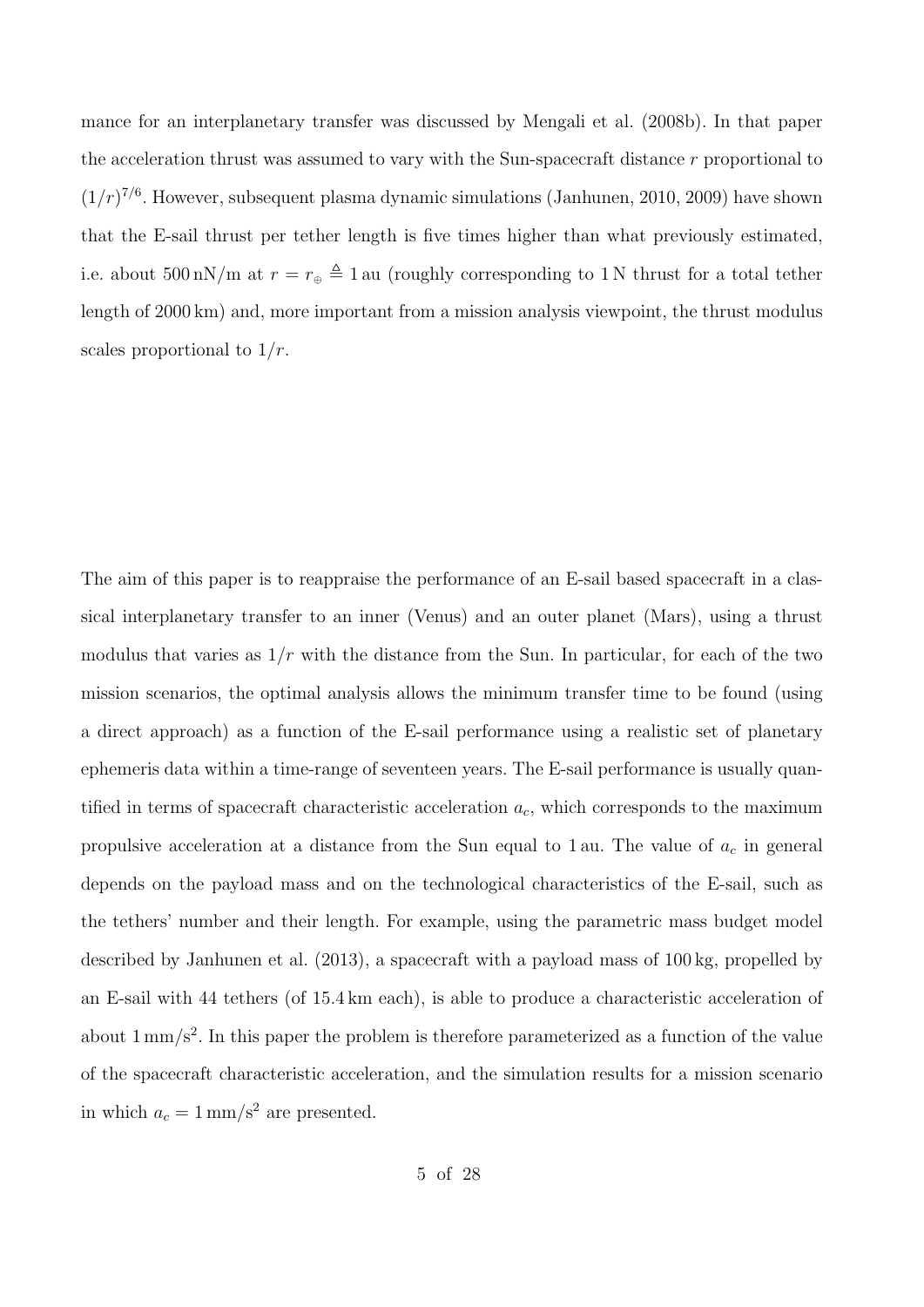#### 2 Mathematical Model

The equations of motion for an E-sail based spacecraft in a heliocentric-ecliptic inertial reference frame  $\mathcal{T}_{\odot}$   $(S; x, y, z)$  are

$$
\dot{\boldsymbol{r}} = \boldsymbol{v} \tag{1}
$$

$$
\dot{\boldsymbol{v}} = -\frac{\mu_{\odot}}{r^3}\,\boldsymbol{r} + \tau\,\boldsymbol{a} \tag{2}
$$

where  $\mu_{\odot}$  is the Sun's gravitational parameter, r is the spacecraft position vector (see Fig. 2), v is the spacecraft velocity vector, **a** is the E-sail propulsive acceleration vector and  $\tau \in [0, 1]$  is the switching parameter that models the thruster on/off condition and is introduced to account for the existence of coasting arcs in the spacecraft trajectory.

# [Figure 2 about here.]

Bearing in mind the constraint on the maximum value of cone angle (i.e. the value of  $\alpha_{\text{max}}$ ), the propulsive acceleration vector  $\boldsymbol{a}$  is more conveniently written in an orbital reference frame  $\mathcal{T}_O(C; x_O, y_O, z_O)$ , whose origin is at the spacecraft center-of-mass C. The  $z_O$ -axis of the orbital frame is along the Sun-spacecraft direction, which coincides with the approximate direction of propagation of the solar wind, see Fig. 2. The three unit vectors of the orbital reference frame are defined as

$$
\hat{\boldsymbol{k}}_O \triangleq \boldsymbol{r}/r \qquad , \qquad \hat{\boldsymbol{j}}_O \triangleq \frac{\hat{\boldsymbol{k}} \times \hat{\boldsymbol{k}}_O}{\|\hat{\boldsymbol{k}} \times \hat{\boldsymbol{k}}_O\|} \qquad , \qquad \hat{\boldsymbol{i}}_O \triangleq \hat{\boldsymbol{j}}_O \times \hat{\boldsymbol{k}}_O \qquad (3)
$$

where  $\hat{k}$  is the unit vector of the (inertial) z-axis. To avoid singularities, in the special case  $\hat{\mathbf{k}} \times \hat{\mathbf{k}}_O = 0$ , i.e. when the spacecraft belongs to the z-axis of the inertial reference frame  $\mathcal{T}_{\odot}$ , the second equation in (3) is substituted by  $\hat{j}_O \equiv \hat{j}$ , where  $\hat{j}$  is the unit vector of the y-axis.

6 of 28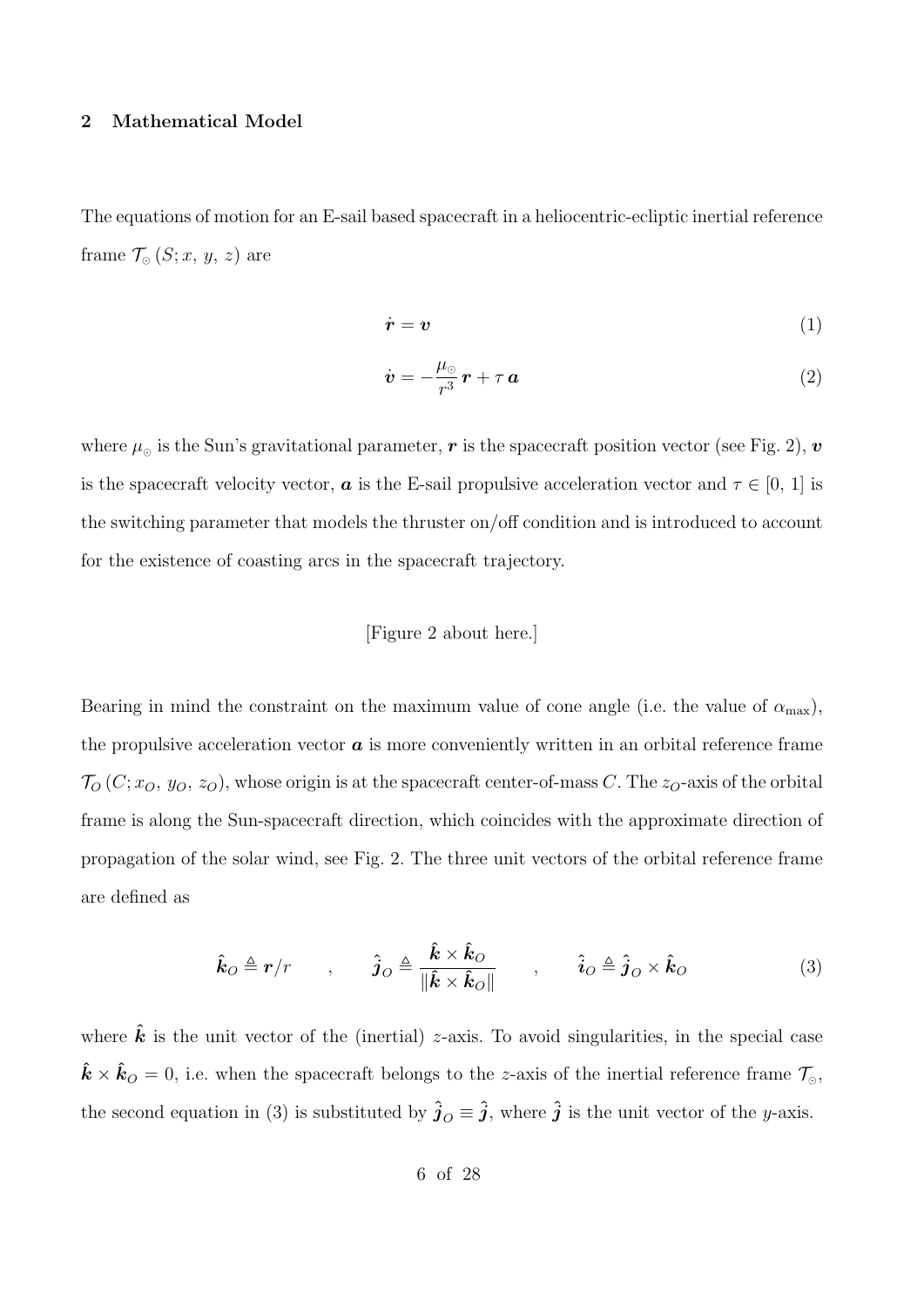When the propulsion system is switched on (that is when  $\tau \neq 0$ ), the propulsive acceleration vector  $\boldsymbol{a}$  can be conveniently expressed in the orbital reference frame as a function of both the cone angle  $\alpha \in [0, \alpha_{\text{max}}]$  and the clock angle  $\delta \in [-\pi, \pi]$  as

$$
\left[\boldsymbol{a}\right]_{\mathcal{T}_{O}} = a_{c} \left(\frac{r_{\oplus}}{r}\right) \left[\sin \alpha \, \cos \delta, \, \sin \alpha \, \sin \delta, \, \cos \alpha\right]^{\mathrm{T}}
$$
\n<sup>(4)</sup>

where  $\delta$ , positive if measured counterclockwise with respect to the  $z<sub>O</sub>$ -axis, is the angle between the direction of  $x<sub>O</sub>$  and the projection of  $\boldsymbol{a}$  onto the plane  $(x<sub>O</sub>, y<sub>O</sub>)$ , see Fig. 2. Note that, according to Janhunen (2010, 2009), the propulsive acceleration modulus  $a = ||a||$  actually varies proportional to the inverse distance from the Sun.

The components of the propulsive acceleration vector  $\boldsymbol{a}$  in the inertial reference frame are obtained from the relationship

$$
\left[\mathbf{a}\right]_{\mathcal{T}_{\odot}} = \mathbb{T} \left[\mathbf{a}\right]_{\mathcal{T}_{\odot}}
$$
 (5)

where  $\mathbb T$  is a suitable transformation matrix, whose entries are functions of the polar angle  $\theta \in [0, \pi]$  and of the azimuthal angle  $\phi \in [0, 2\pi]$ , see Fig. 2. The transformation matrix is found to be

$$
\mathbb{T} = \begin{bmatrix} \cos \phi, & -\sin \phi, & 0 \\ \sin \phi, & \cos \phi, & 0 \\ 0, & 0, & 1 \end{bmatrix} \begin{bmatrix} \cos \theta, & 0, & \sin \theta \\ 0, & 1, & 0 \\ -\sin \theta, & 0, & \cos \theta \end{bmatrix} = \begin{bmatrix} \cos \phi \cos \theta, & -\sin \phi, & \cos \phi \sin \theta \\ \cos \theta \sin \phi, & \cos \phi, & \sin \phi \sin \theta \\ -\sin \theta, & 0, & \cos \theta \end{bmatrix} \tag{6}
$$

Note that all of the entries of  $\mathbb T$  can be equivalently written as a function of the components of the position vector in the inertial frame  $[r]_{\mathcal{T}_{\mathbb{O}}} \triangleq [r_x, r_y, r_z]^{\mathrm{T}}$  using the following relationships

$$
\sin \theta = \frac{r_x^2 + r_y^2}{r} \quad , \quad \cos \theta = \frac{r_z}{r} \quad , \quad \sin \phi = \frac{r_y}{r_x^2 + r_y^2} \quad , \quad \cos \phi = \frac{r_x}{r_x^2 + r_y^2} \tag{7}
$$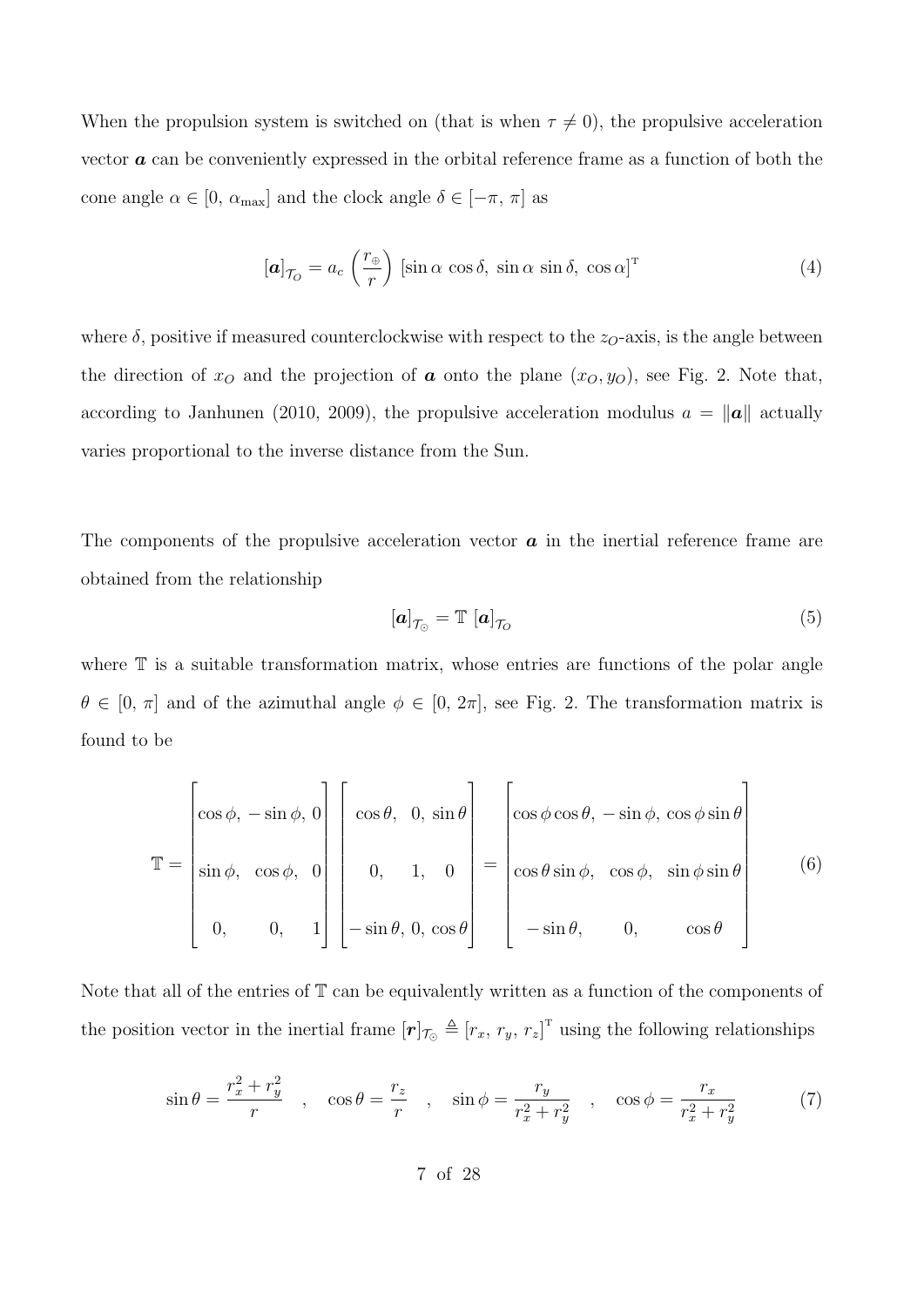where  $r = \sqrt{r_x^2 + r_y^2 + r_z^2}$  is the Sun-spacecraft distance.

Taking into account Eqs.  $(1)$ – $(2)$  and  $(4)$ – $(7)$ , the spacecraft equations of motion can be written in compact form as

$$
\dot{\boldsymbol{x}}(t) = \boldsymbol{f}\left(\boldsymbol{x}, \, \boldsymbol{u}, \, t\right) \tag{8}
$$

where  $\boldsymbol{x} \triangleq [r_x, r_y, r_z, v_x, v_y, v_z]^T$  is the state vector (being  $v_x, v_y$ , and  $v_z$  the components of the velocity vector  $\boldsymbol{v}$  in the inertial frame, i.e.  $[\boldsymbol{v}]_{\mathcal{T}_{\odot}} = [v_x, v_y, v_z]^{\mathrm{T}}$ , and  $\boldsymbol{u} \triangleq [\alpha, \delta, \tau]^{\mathrm{T}}$  is the control vector. Note that the constraint on the cone angle is given by

$$
\alpha \le \alpha_{\text{max}} \tag{9}
$$

which must be considered only when the propulsion system is switched on (i.e. when  $\tau \neq 0$ ).

The differential system describing the spacecraft dynamics is hence constituted by the six scalar nonlinear equations that are obtained by projecting Eq. (8) onto the inertial frame, and is completed by assigning the initial condition vector  $x_0$ , constituted by the three components of the position vector and the three components of the velocity vector, calculated at the initial time  $t_0$  (corresponding to the launch date). In particular, the vector  $x_0$  is constituted by the components of the Earth's position and velocity vectors at time  $t_0$ , viz.

$$
\left[\boldsymbol{x}_0\right]_{\mathcal{T}_{\odot}} = \left[\boldsymbol{x}_{0_{\oplus}}\right]_{\mathcal{T}_{\odot}} \triangleq \left[r_{x_{0\oplus}}, r_{y_{0\oplus}}, r_{z_{0\oplus}}, v_{x_{0\oplus}}, v_{y_{0\oplus}}, v_{z_{0\oplus}}\right]^{\mathrm{T}}
$$
(10)

Note that Eq. (10) is representative of a situation in which the spacecraft heliocentric transfer follows an Earth escape with zero hyperbolic excess velocity with respect to the planet. In the succeeding analysis the orbit propagation of the Earth and the other planets involved in the simulations is performed by means of the JPL planetary ephemerides model DE405/LE405 (Standish, 1998).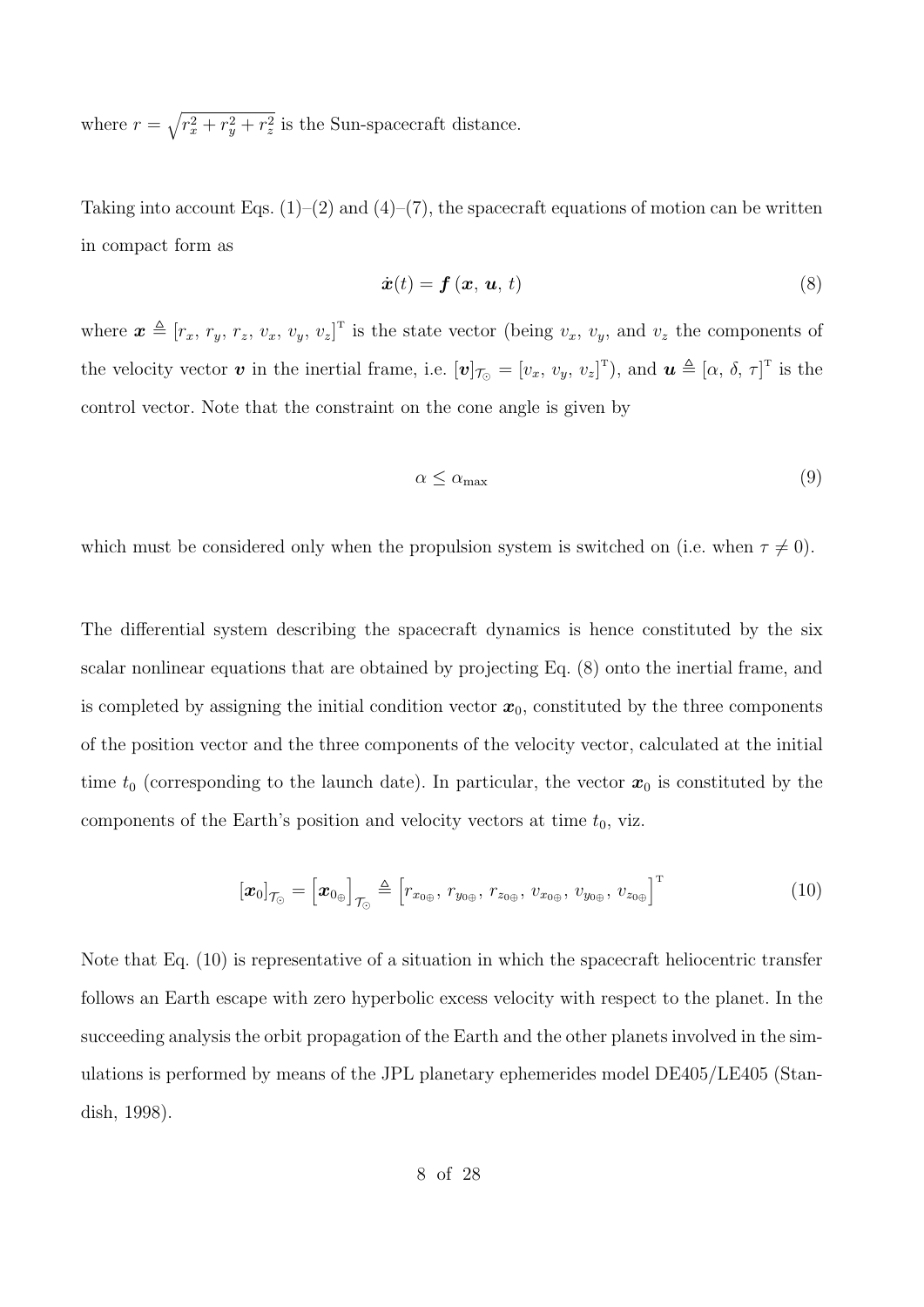#### 2.1 Trajectory Optimization

The optimal control law, that is, the time history of the triplet  $(\alpha, \delta, \tau)$ , is found by minimizing the flight time necessary to perform a rendezvous with the target planet (either Venus or Mars in the simulations discussed in this paper) for a given initial time  $t_0$ . The problem amounts to minimizing the scalar performance index

$$
J \triangleq t_f - t_0 \tag{11}
$$

where  $t_f$  is the final time. The optimal control law must take into account both the constraint on the cone angle given by Eq. (9), and the final rendezvous condition, viz.

$$
\left[\boldsymbol{x}_{f}\right]_{\mathcal{T}_{\odot}}=\left[\boldsymbol{x}_{f_{\triangle}}\right]_{\mathcal{T}_{\odot}}\triangleq\left[r_{x_{f\triangle}},\,r_{y_{f\triangle}},\,r_{z_{f\triangle}},\,v_{x_{f\triangle}},\,v_{y_{f\triangle}},\,v_{z_{f\triangle}}\right]^{\mathrm{T}}
$$
\n(12)

where  $x_{f\Delta}$  is the state vector of the target planet at the end of flight, i.e. when  $t = t_f$ , the latter being an output of the optimization process.

The minimum-time rendezvous problem was solved by using a hybrid genetic algorithm and a pseudospectral method. The latter is an implementation of the Gauss pseudospectral method described by Benson (2005), which transcribes the continuous optimal control problem into a discrete nonlinear programming problem (NLP) by means of global polynomial approximations to the differential equations at a set of Legendre-Gauss points. The transcribed NLP can be solved by sequential quadratic programming, which however needs the designer to provide the initial state and control histories. The Gauss pseudospectral method is generally robust to the initial guess. However, some cases exist in which the initial-guess subproblem is a critical point of the optimization process. To alleviate such a problem, a genetic algorithm is therefore used to conduct a random search within the space of feasible solutions and provide a reasonable initial guess for the state and control histories used in the NLP. As a result, the hybrid optimization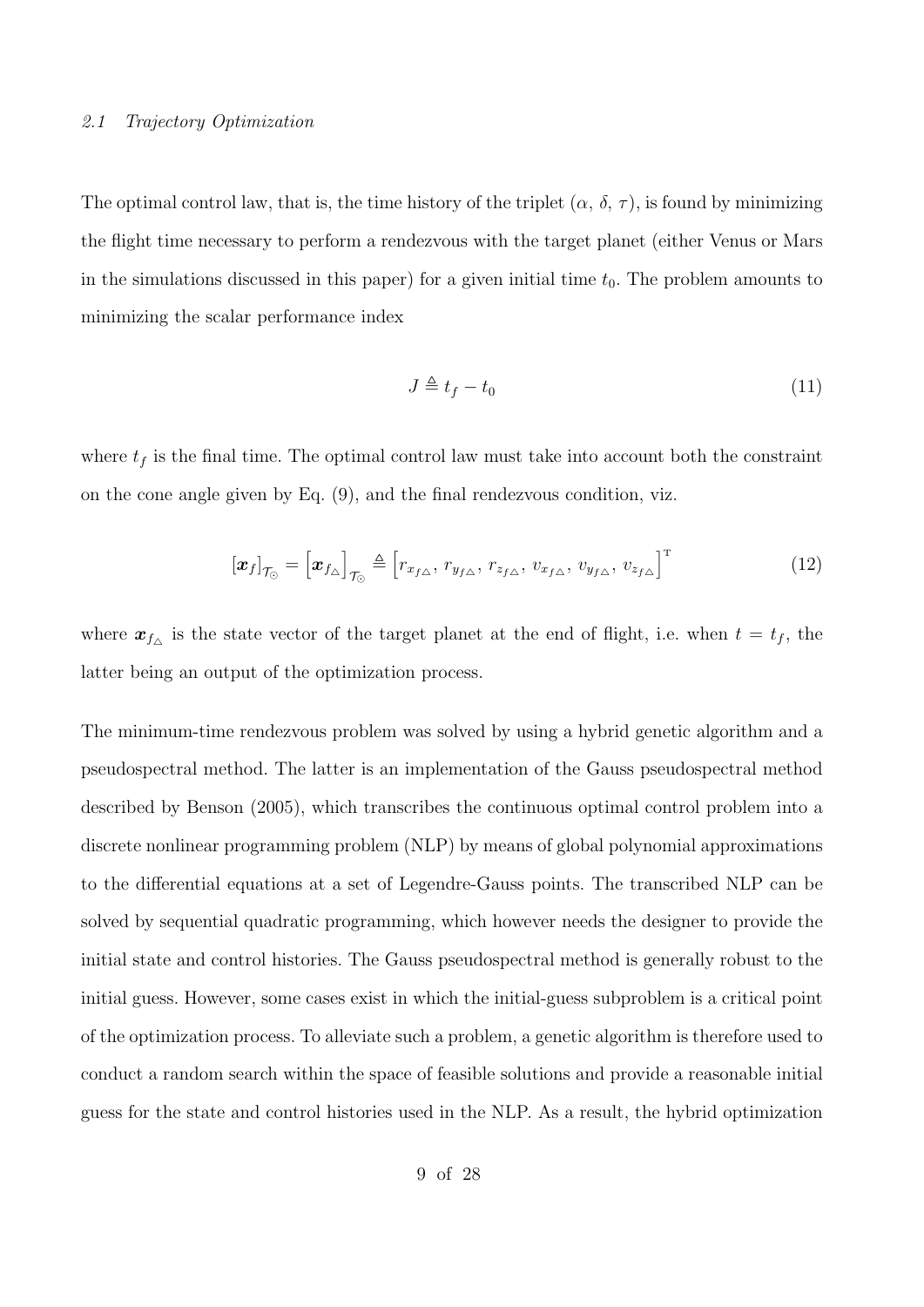method is able to look for the optimal solution without any external guess from the designer. A detailed description of the whole hybrid algorithm can be found in the recent paper by Qi et al. (2014).

#### 3 Numerical Simulations

The previous optimization problem was solved to find the minimum transfer times for a Earth-Venus and an Earth-Mars heliocentric transfer. The problem was addressed by varying the launch date, in a parametric way, between the  $1<sup>st</sup>$  January 2014 and the  $1<sup>st</sup>$  January 2031, thus exploring a launch window of 17 years. The launch date was varied with a step size of 30 days. Assuming a spacecraft characteristic acceleration  $a_c = 1 \text{ mm/s}^2$ , the simulation results are summarized in Fig. 3(a) for the Earth-Venus transfer, and in Fig. 3(b) for the Earth-Mars mission scenario.

# [Figure 3 about here.]

The optimal transfer times as a function of the launch date show a recurring behavior. The time interval between two launch dates providing the same transfer time is close to the synodic period of the two planets (about 780 days for Mars, and 583 days for Venus). This result is by no means surprising, due to the small inclination and the nearly circular shape of the orbits of Mars and Venus. Figure 3 also shows that within the selected time interval of 17 years the minimum transfer time is 323 days for Mars, with an optimal launch date on 20 April 2016, and 205 days for Venus, with an optimal launch date on 14 December 2027.

When the characteristic acceleration is varied in the range  $a_c \in [0.5, 1.1]$  mm/s<sup>2</sup>, the optimal transfer times are summarized in Table 1, which, as expected, shows an increase of transfer times when the value of  $a_c$  is reduced.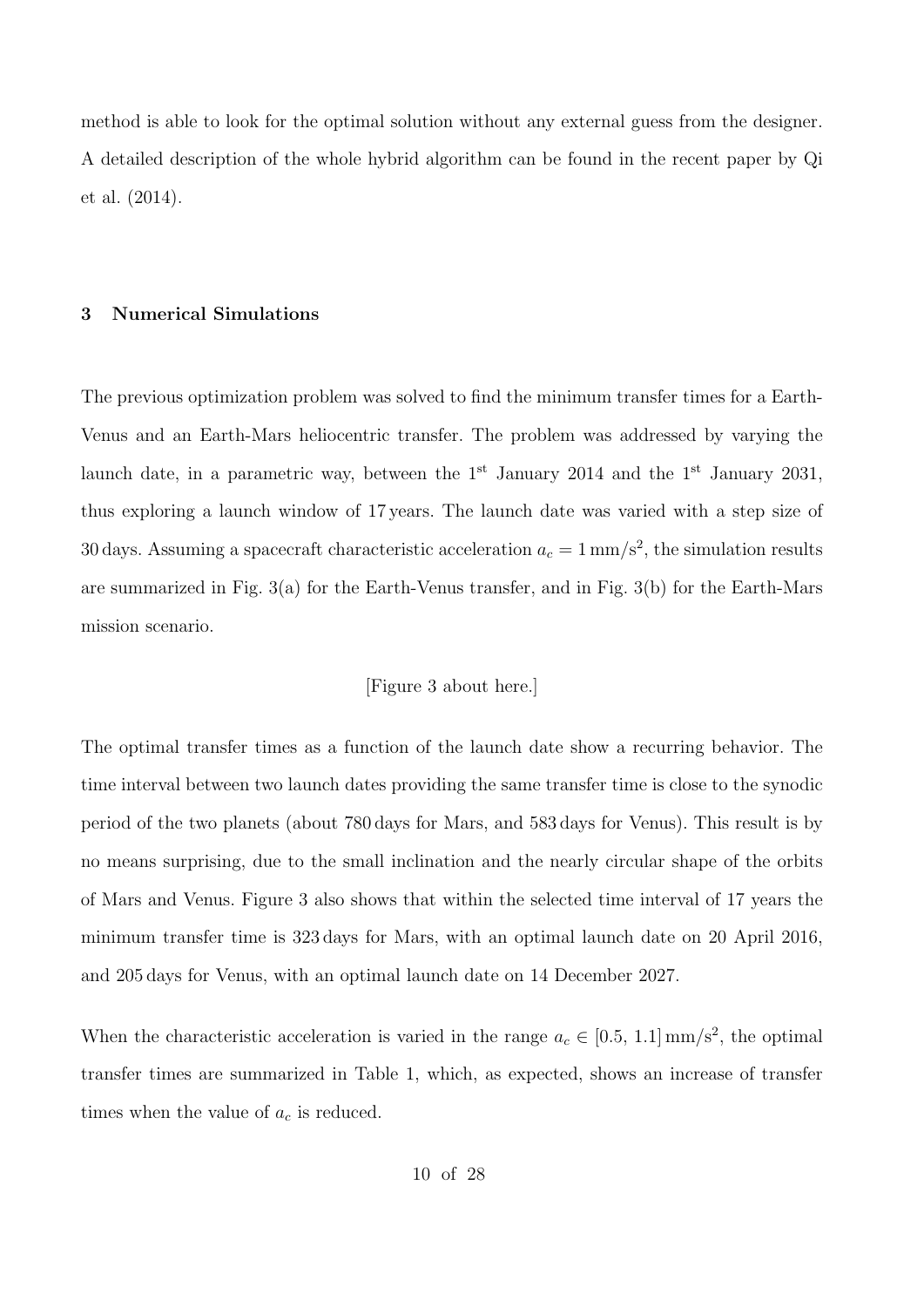# [Table 1 about here.]

The optimal flight times are close to the absolute minima, which can be obtained by looking for the optimal transfers between the starting and the arrival orbits using an ephemeris-free model, i.e. a transfer without any constraint on the initial and final spacecraft's position. The latter problem was solved with an indirect method, and the best points along the starting and arrival orbits were found to minimize the total flight time. Figure 4 also shows a comparison between the absolute minima in an ephemeris-free model (continuous line) and the optimal results in an ephemeris-constrained mission scenario (circles) obtained with the direct approach, see also Table 1. Note that the simulation results in an ephemeris-free model are useful to check the validity of the corresponding results obtained in an ephemeris-constrained scenario.

[Figure 4 about here.]

#### 3.1 Case study

Assuming an optimal Earth-Venus transfer with a spacecraft characteristic acceleration of  $1 \text{ mm/s}^2$  and the optimal launch date of Table 1 (14 December 2027), the transfer trajectory is illustrated in Fig. 5. Note that the z-axis scale is intentionally exaggerated to better visualize the three-dimensionality of the trajectory.

[Figure 5 about here.]

Figures 6 and 7 show the three components of the position and velocity vectors (in the inertial frame  $\mathcal{T}_{\odot}$ ) for the spacecraft and the two planets involved in the simulation. The time histories of the control angles  $\alpha$  and  $\delta$  are illustrated in Fig. 8, where it is worth noting the existence of a coasting arc in the optimal trajectory. This result is in accordance with the optimal control law found with an indirect approach and discussed by Mengali et al. (2008b).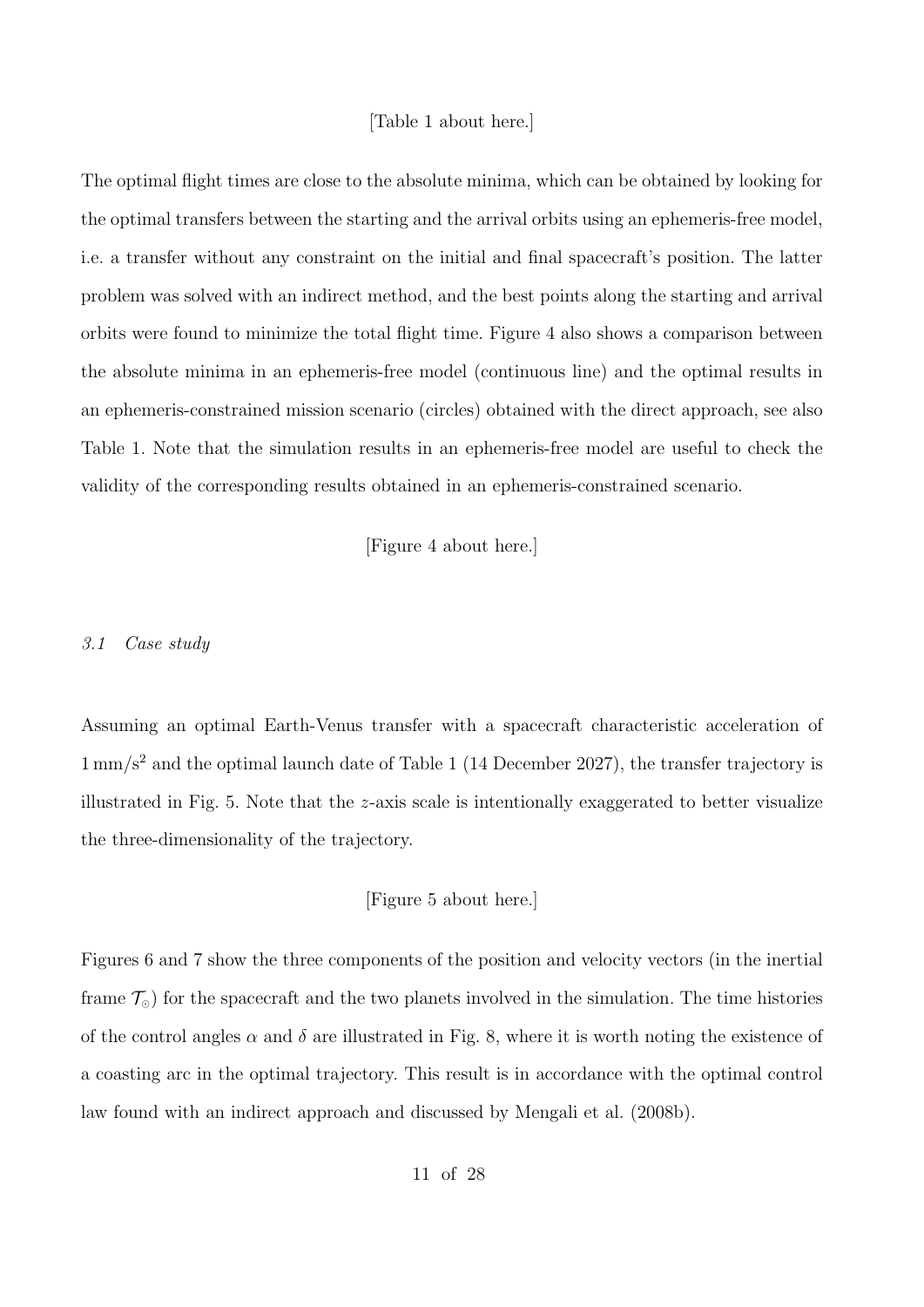[Figure 6 about here.] [Figure 7 about here.] [Figure 8 about here.]

The second case study involves an Earth-Mars transfer with  $a_c = 1 \text{ mm/s}^2$  and an optimal launch date corresponding to 21 April 2016, see Table 1. The optimal transfer trajectory is shown in Fig. 9, the components of the position and velocity vectors are illustrated in Figs. 10 and 11, while the time histories of the control angles are reported in Fig. 12.

> [Figure 9 about here.] [Figure 10 about here.] [Figure 11 about here.] [Figure 12 about here.]

#### 4 Conclusions

Electric solar wind sail based rendezvous missions towards Venus and Mars have been investigated in this paper. The analysis takes into account both the real three-dimensional shape of the starting and arrival orbits and the ephemeris constraints. Each mission is parameterized with different values of starting time, and the results show that the flight time fluctuates periodically with the starting time. The direct optimization algorithm, which combines a genetic algorithm to provide an initial guess for the state and control histories, with a Gauss pseudospectral method to translate the continuous optimal control problem into a discrete nonlinear programming problem, is able to find solutions in an efficient way. The results, obtained with a launch window range of 17 years, provide optimal solutions close to the absolute minima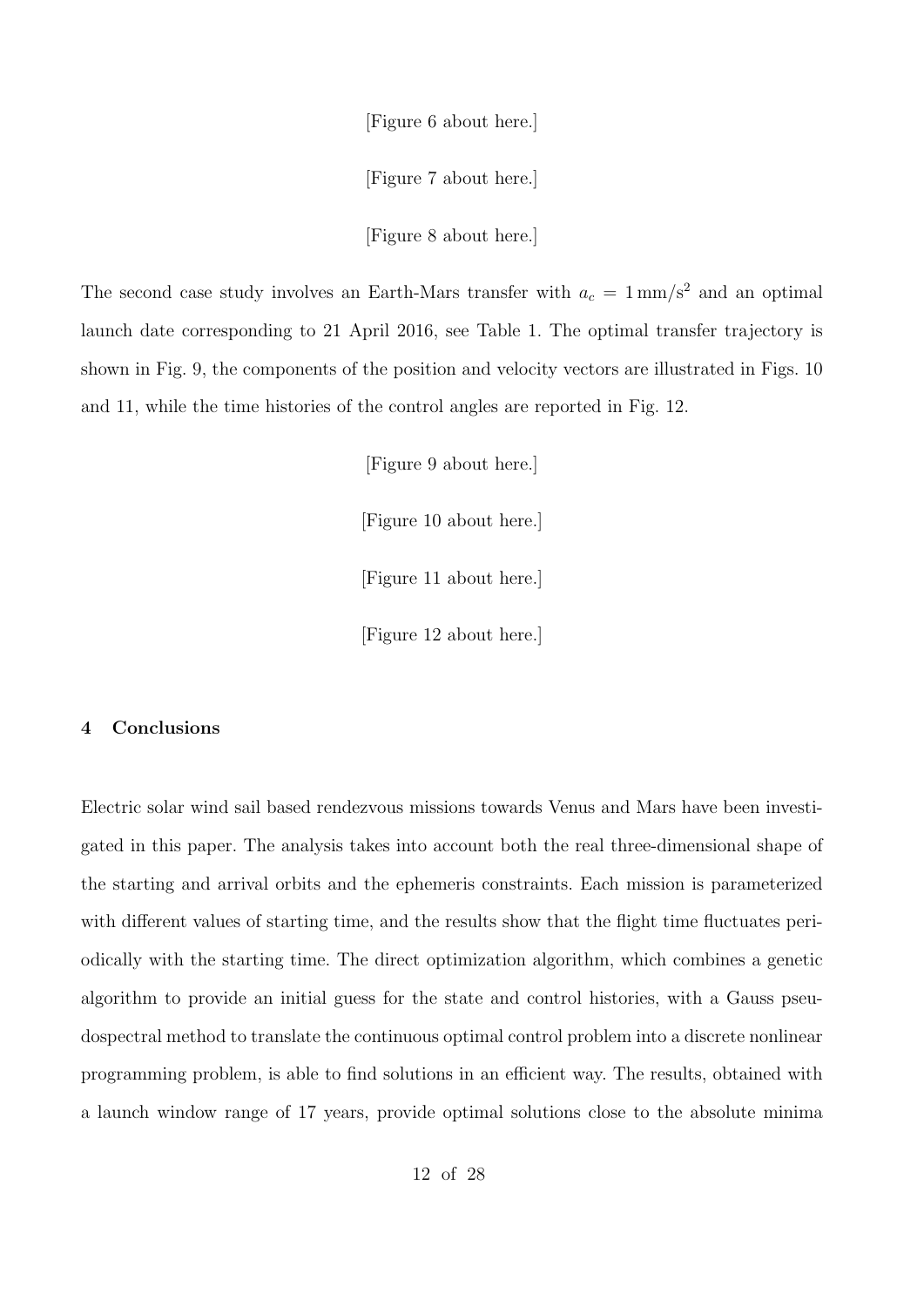that can be found with an indirect approach and an ephemeris-free model. The simulation times for an Earth-Mars and an Earth-Venus rendezvous transfers, obtained with a spacecraft characteristic acceleration of one millimeter per second squared, confirm the competitiveness of such a propellantless propulsion system and motivates a further in-depth analysis of this kind of propulsion technology. In this respect, the results reported in the paper represent a starting point for a more detailed system analysis that includes a mass breakdown model.

#### 5 Acknowledgments

The first author wish to thank the Shanghai Aerospace Science and Technology Foundation of China (Grant no. SAST201312).

#### References

- Aliasi, G., Mengali, G., and Quarta, A. A. (2013). "Artificial equilibrium points for electric sail with constant attitude". *Journal of Spacecraft and Rockets*, Vol. 50, No. 6, pp. 1295–1298. doi:10.2514/1.A32540.
- Benson, D. (2005). A Gauss Pseudospectral Transcription for Optimal Control. Ph.D. Thesis, Massachusetts Institute of Technology. Retrievable at http://hdl.handle.net/1721.1/28919.
- Funaki, I., Kojima, H., Yamakawa, H., Nakayama, Y., and Shimizu, Y. (2007). "Laboratory experiment of plasma flow around magnetic sail". Astrophysics and Space Science, Vol. 307, No. 1–3, pp. 63–68. doi:10.1007/s10509-006-9251-4.
- Janhunen, P. (2004). "Electric sail for spacecraft propulsion". Journal of Propulsion and Power, Vol. 20, No. 4, pp. 763–764. doi:10.2514/1.8580.

Janhunen, P. (2009). "Increased electric sail thrust through removal of trapped shielding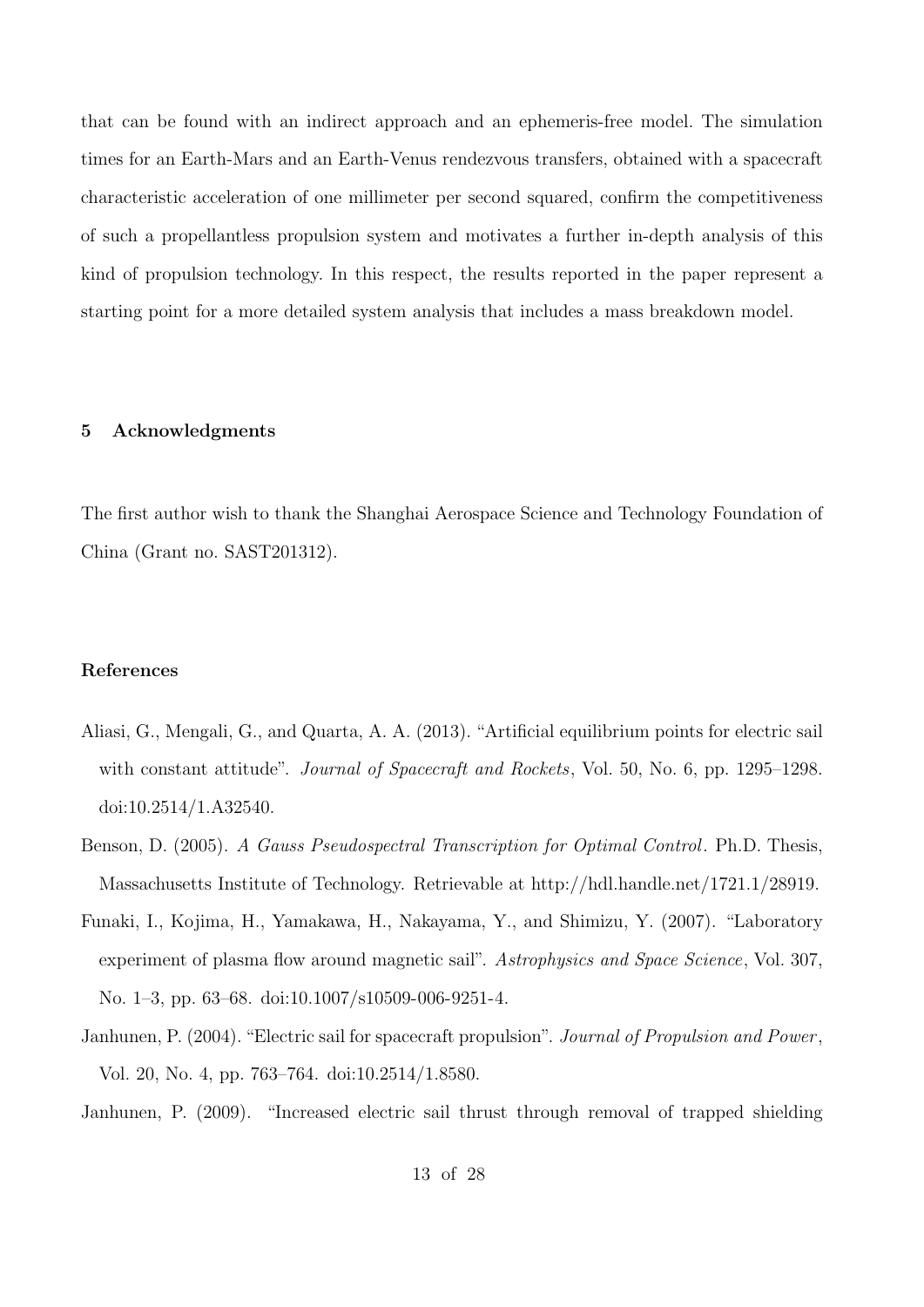electrons by orbit chaotisation due to spacecraft body". Annales Geophysicae, Vol. 27, pp. 3089–3100. doi:10.5194/angeo-27-3089-2009.

- Janhunen, P. (2010). "The electric solar wind sail status report". In "European Planetary Science Congress 2010", Vol. 5. Rome, Italy. Paper EPSC 2010-297.
- Janhunen, P., Quarta, A. A., and Mengali, G. (2013). "Electric solar wind sail mass budget model". Geoscientific Instrumentation, Methods and Data Systems, Vol. 2, No. 1, pp. 85–95. doi:10.5194/gi-2-85-2013.
- Janhunen, P. et al. (2010). "Electric solar wind sail: Towards test missions". Review of Scientific Instruments, Vol. 81, No. 11, pp. 111301–1–111301–11. doi:10.1063/1.3514548.
- Love, S. G. and Andrews, D. G. (1992). "Applications of magnetic sails". Acta Astronautica, Vol. 26, No. 8–10, pp. 643–651. doi:10.1016/0094-5765(92)90154-B.
- Mengali, G. and Quarta, A. A. (2009). "Non-keplerian orbits for electric sails". Celestial Mechanics and Dynamical Astronomy, Vol. 105, No. 1–3, pp. 179–195. doi:10.1007/ s10569-009-9200-y.
- Mengali, G., Quarta, A. A., and Janhunen, P. (2008a). "Considerations of electric sailcraft trajectory design". Journal of the British Interplanetary Society, Vol. 61, pp. 326–329.
- Mengali, G., Quarta, A. A., and Janhunen, P. (2008b). "Electric sail performance analysis". Journal of Spacecraft and Rockets, Vol. 45, No. 1, pp. 122–129. doi:10.2514/1.31769.
- Qi, N., Huo, M., and Yuan, Q. (2014). "Displaced electric sail orbits design and transition trajectory optimization". Mathematical Problems in Engineering, Vol. 2014, pp. 1–9. doi: 10.1155/2014/932190. Article ID 932190.
- Quarta, A. A. and Mengali, G. (2010). "Electric sail mission analysis for outer solar system exploration". Journal of Guidance, Control, and Dynamics, Vol. 33, No. 3, pp. 740–755. doi:10.2514/1.47006.
- Standish, E. M. (1998). "JPL planetary and lunar ephemerides, DE405/LE405". Interoffice Memoradum IOM 312.F-98-048, Jet Propulsion Laboratory. Available online (cited January 21, 2008) http://iau-comm4.jpl.nasa.gov/de405iom/de405iom.pdf.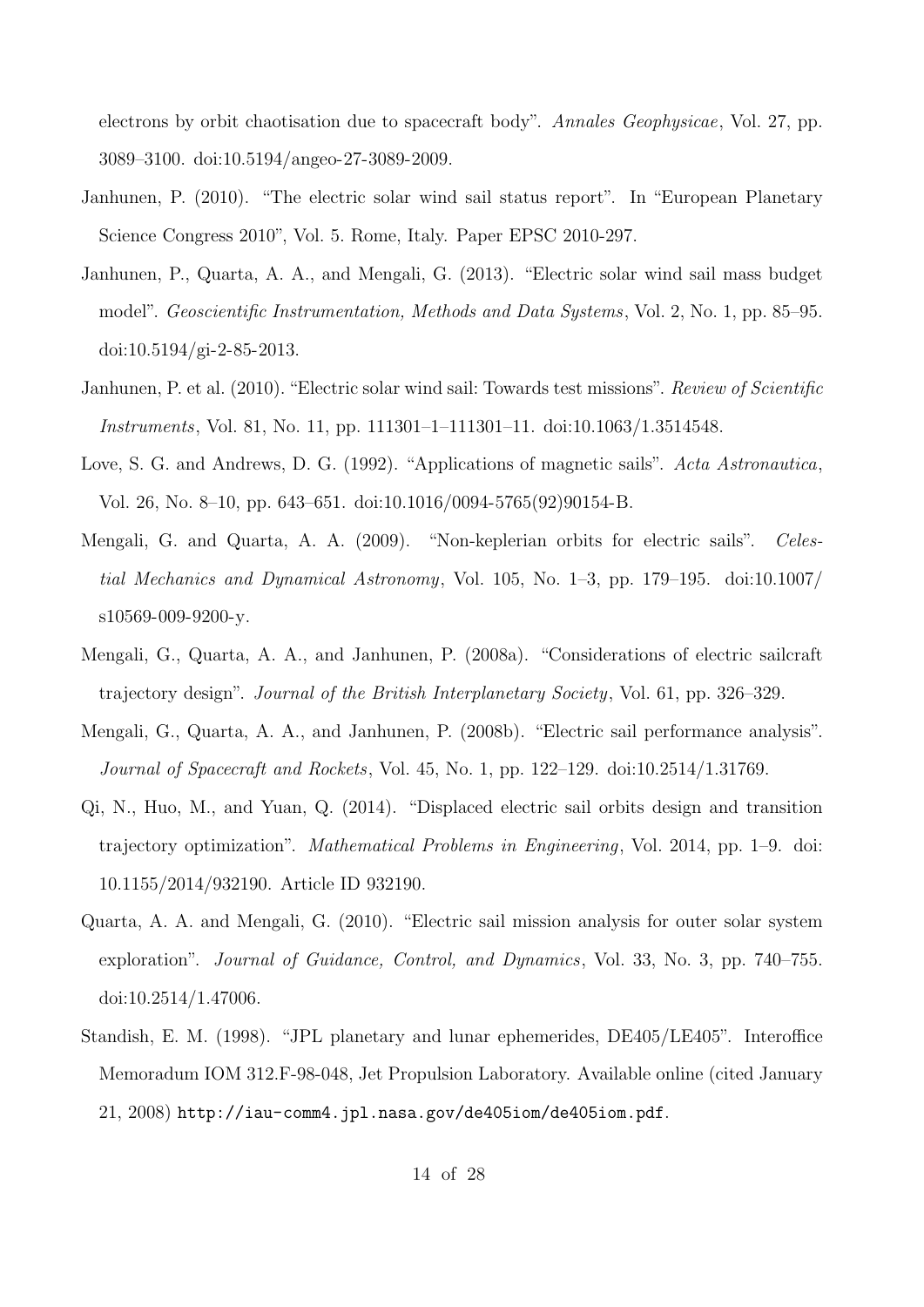- Tsuda, Y., Mori, O., Funase, R., Hirotaka, S., Yamamoto, T., Saiki, T., Endo, T., Yonekura, K., Hoshino, H., and Kawaguchi, J. (2011a). "Achievement of IKAROS - japanese deep space solar sail demonstration mission". In G. Genta, ed., "Missions to the Outer Solar System and Beyond", Seventh IAA Symposium on Realistic Near-Term Advanced Scientific Space Missions, Aosta, Italy.
- Tsuda, Y., Mori, O., Funase, R., Sawada, H., Yamamoto, T., Saiki, T., Endo, T., and Kawaguchi, J. (2011b). "Flight status of IKAROS deep space solar sail demonstrator". Acta Astronautica, Vol. 69, No. 9-10, pp. 833–840. doi:10.1016/j.actaastro.2011.06.005.
- Winglee, R. M., Euripides, P., Ziemba, T., Slough, J., and Giersch, L. (2003). "Simulation of mini-magnetospheric plasma propulsion (M2P2) interacting with an external plasma wind". In "39th Joint Propulsion Conference and Exhibition", Huntsville. AIAA Paper 2003-5225.
- Winglee, R. M., Slough, J., Ziemba, T., and Goodson, A. (2000). "Mini-magnetospheric plasma propulsion: Tapping the energy of the solar wind for spacecraft propulsion". Journal of Geophysical Research, Vol. 105, No. A9, pp. 21,067–21,078.
- Zubrin, R. M. and Andrews, D. G. (1991). "Magnetic sails and interplanetary travel". Journal of Spacecraft and Rockets, Vol. 28, No. 2, pp. 197–203. doi:10.2514/3.26230.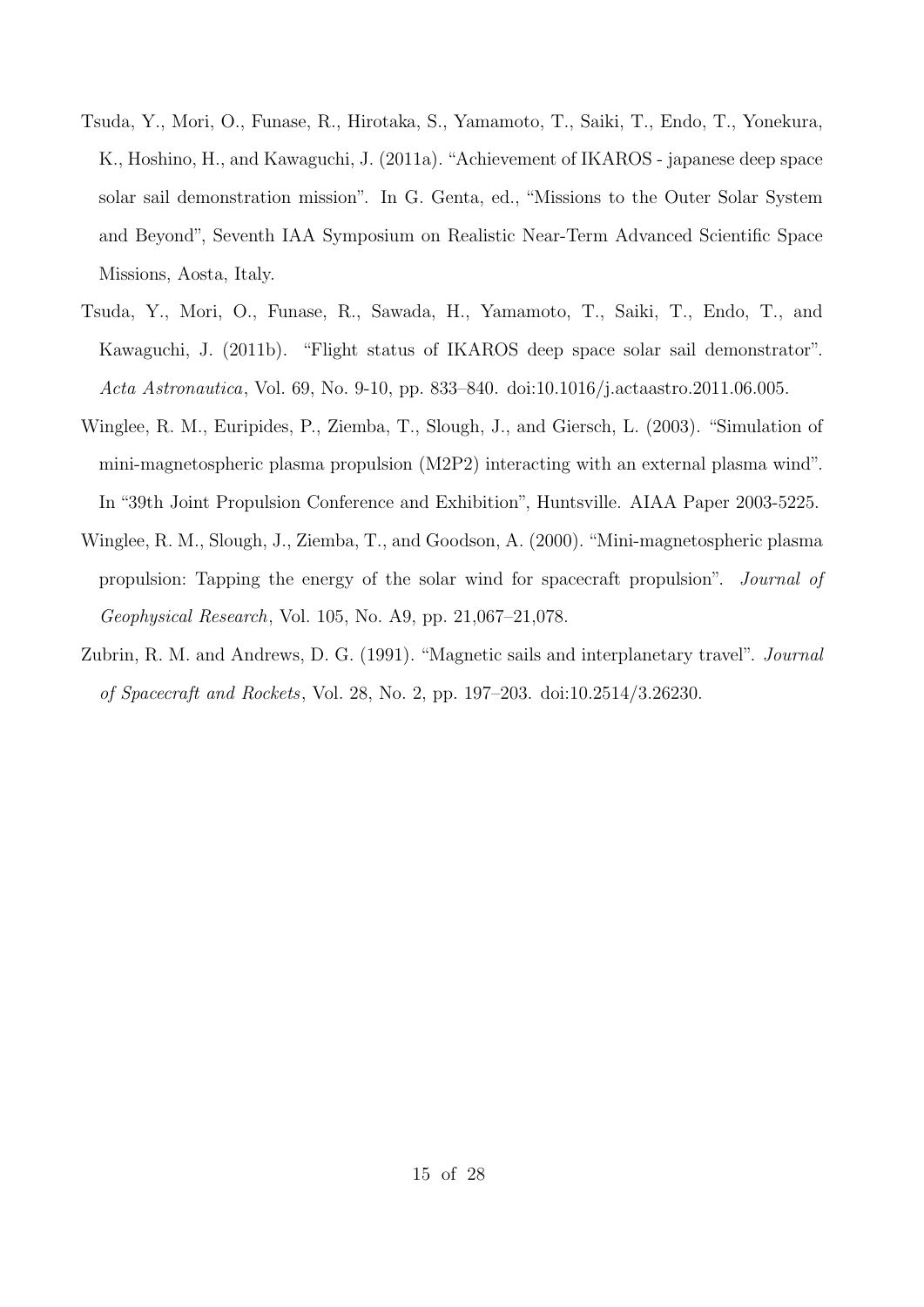| acceleration               | Earth-Venus transfer |                           | Earth-Mars transfer |                |  |
|----------------------------|----------------------|---------------------------|---------------------|----------------|--|
| $a_c$ [mm/s <sup>2</sup> ] | flight time [days]   | launch date               | flight time [days]  | launch date    |  |
| 1.1                        | 201                  | $13\text{-}$ Dec.- $2027$ | 318                 | $21-Apr.-2016$ |  |
| $\mathbf{1}$               | 205                  | $14$ -Dec.-2027           | 323                 | $21-Apr.-2016$ |  |
| 0.9                        | 210                  | $13$ -Dec.- $2027$        | 331                 | $17-Apr.-2016$ |  |
| 0.8                        | 216                  | 11-Dec.-2027              | 343                 | $9-Apr.-2016$  |  |
| 0.7                        | 225                  | 7-Dec.-2027               | 357                 | 30-Mar -2016   |  |
| 0.6                        | 236                  | $1 - Dec. -2027$          | 377                 | $6$ -Feb.-2029 |  |
| 0.5                        | 254                  | $22-Nov - 2027$           | 401                 | 1-Feb.-2029    |  |

# Table  $\overline{1}$

Minimum flight time and optimal starting date as a function of the spacecraft characteristic acceleration for an Earth-Venus and Earth-Mars transfer.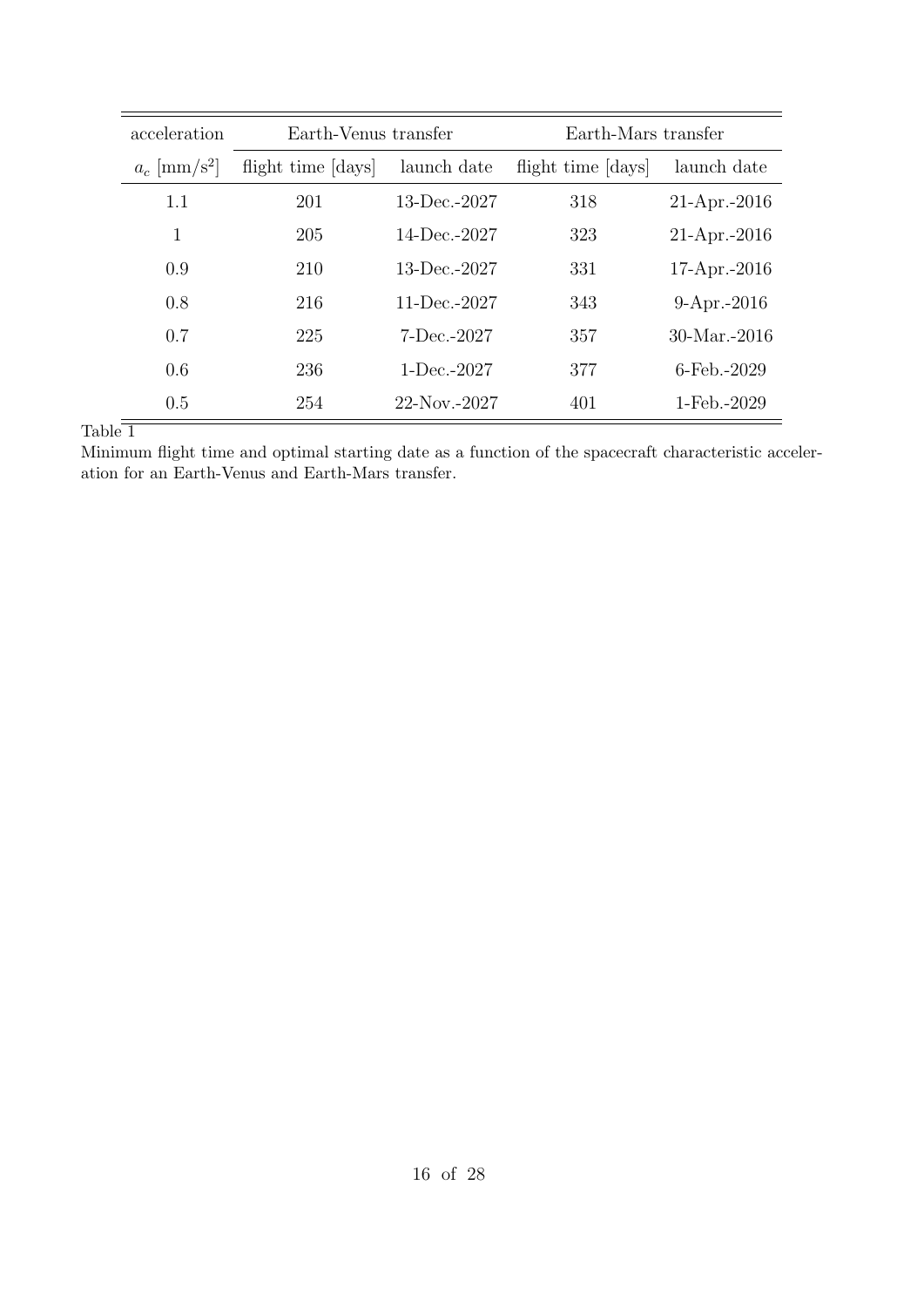

Figure 1. Conceptual scheme of the E-sail propulsion system in the interplanetary space.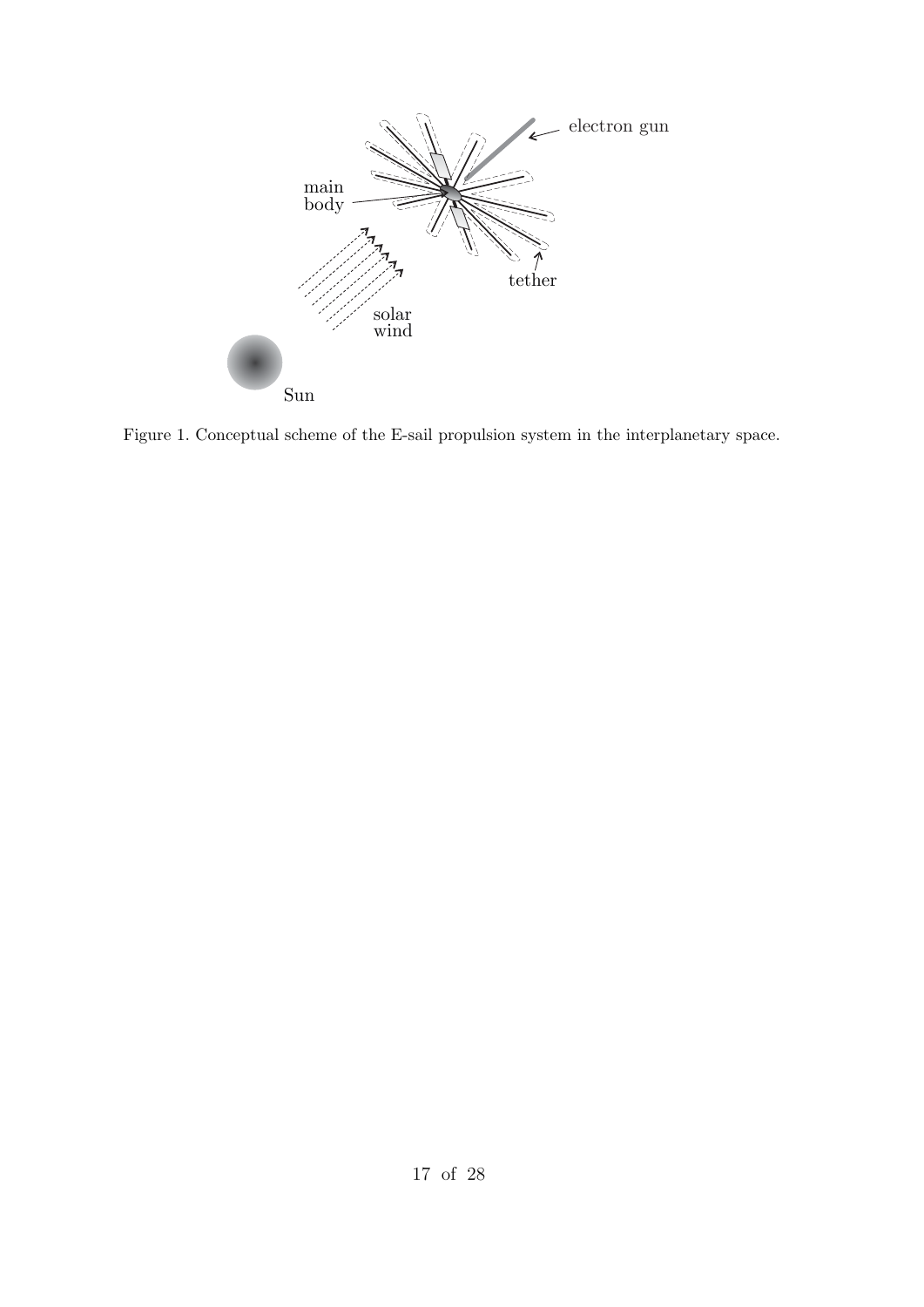

Figure 2. Reference frames and propulsive acceleration's characteristic angles.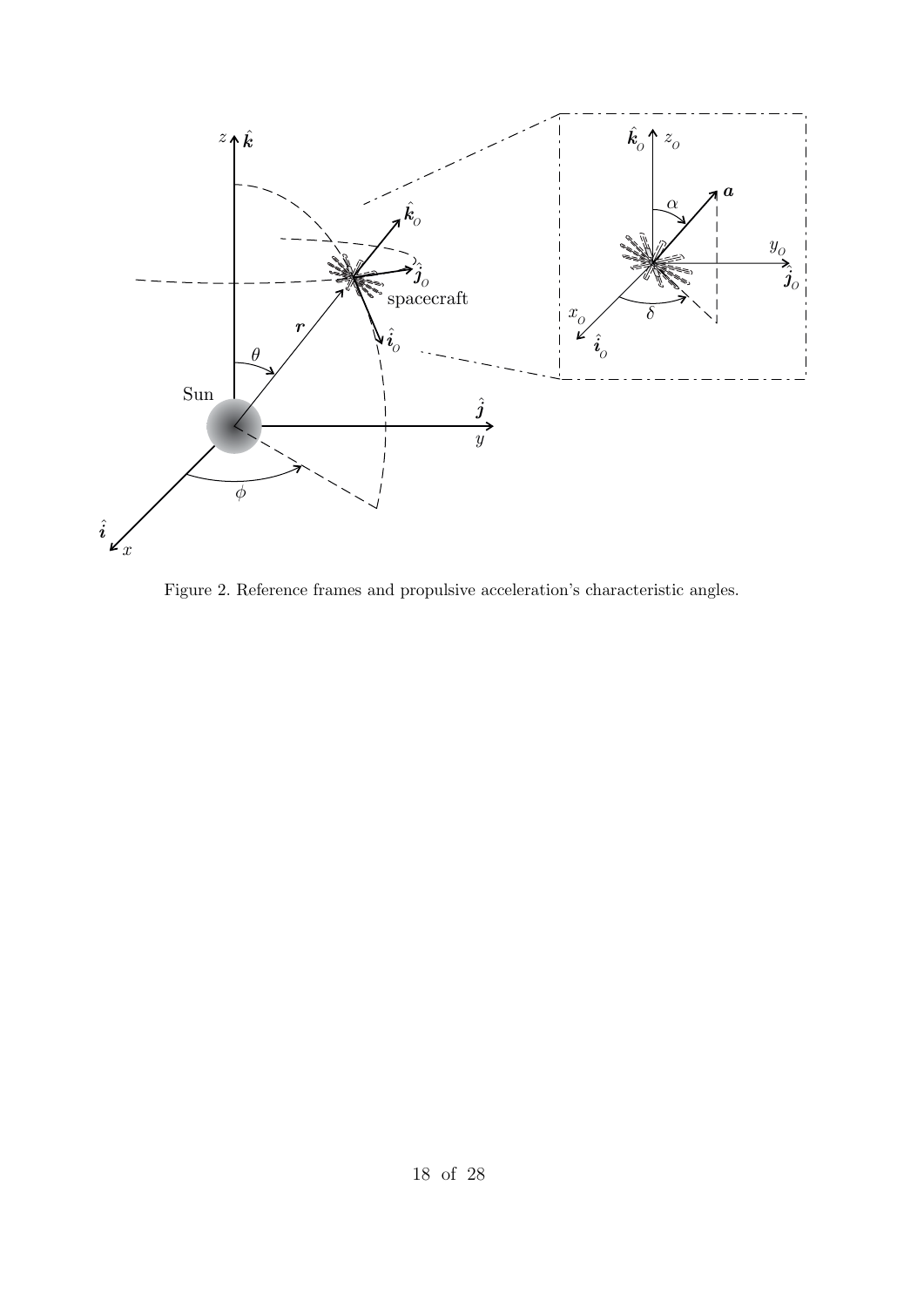

Figure 3. Minimum flight times as a function of the starting date (when  $a_c = 1$  mm/s<sup>2</sup>) for an Earth-Venus and Earth-Mars transfer.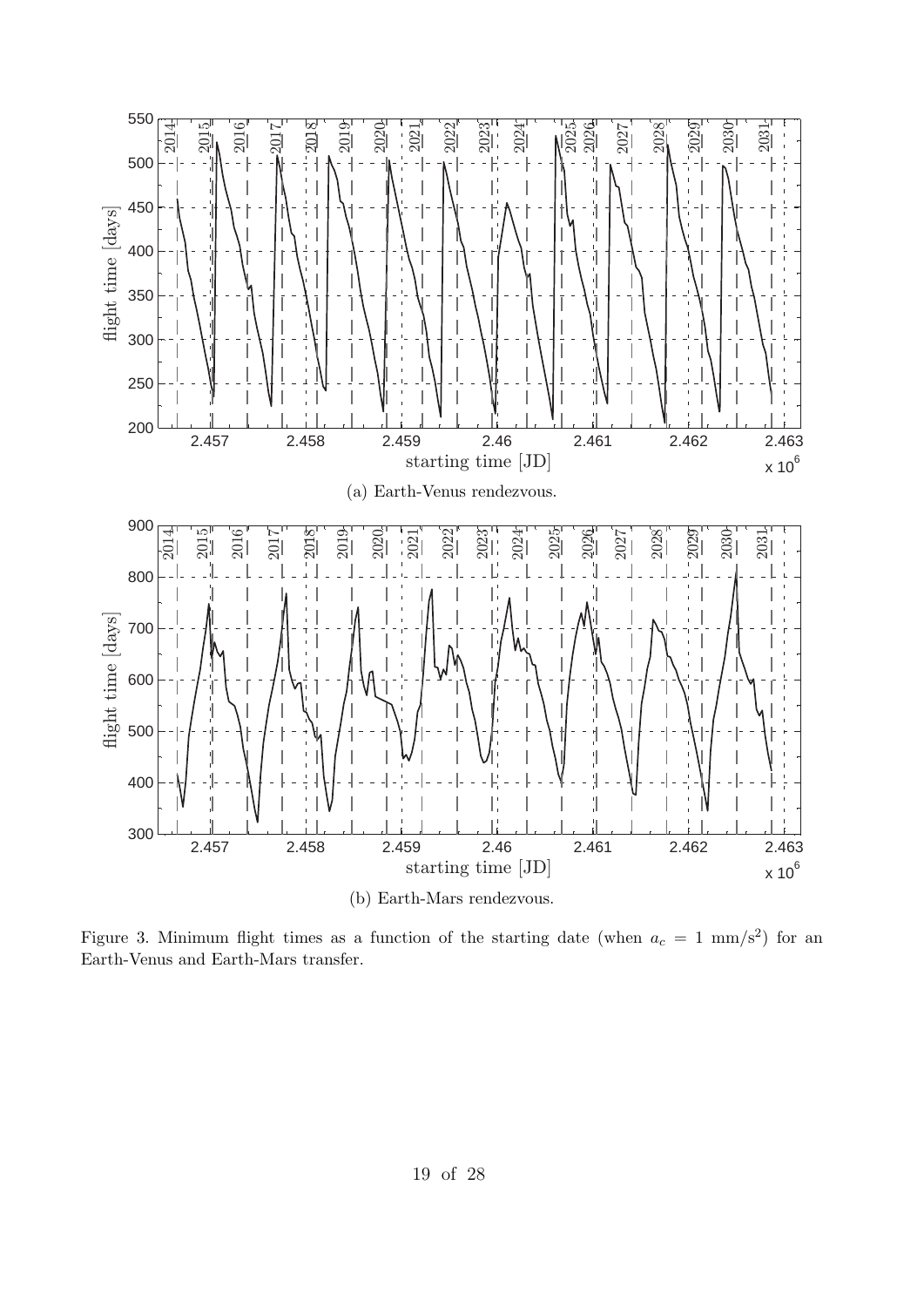

Figure 4. Minimum flight times for an ephemeris-free and an ephemeris-constrained mission scenario.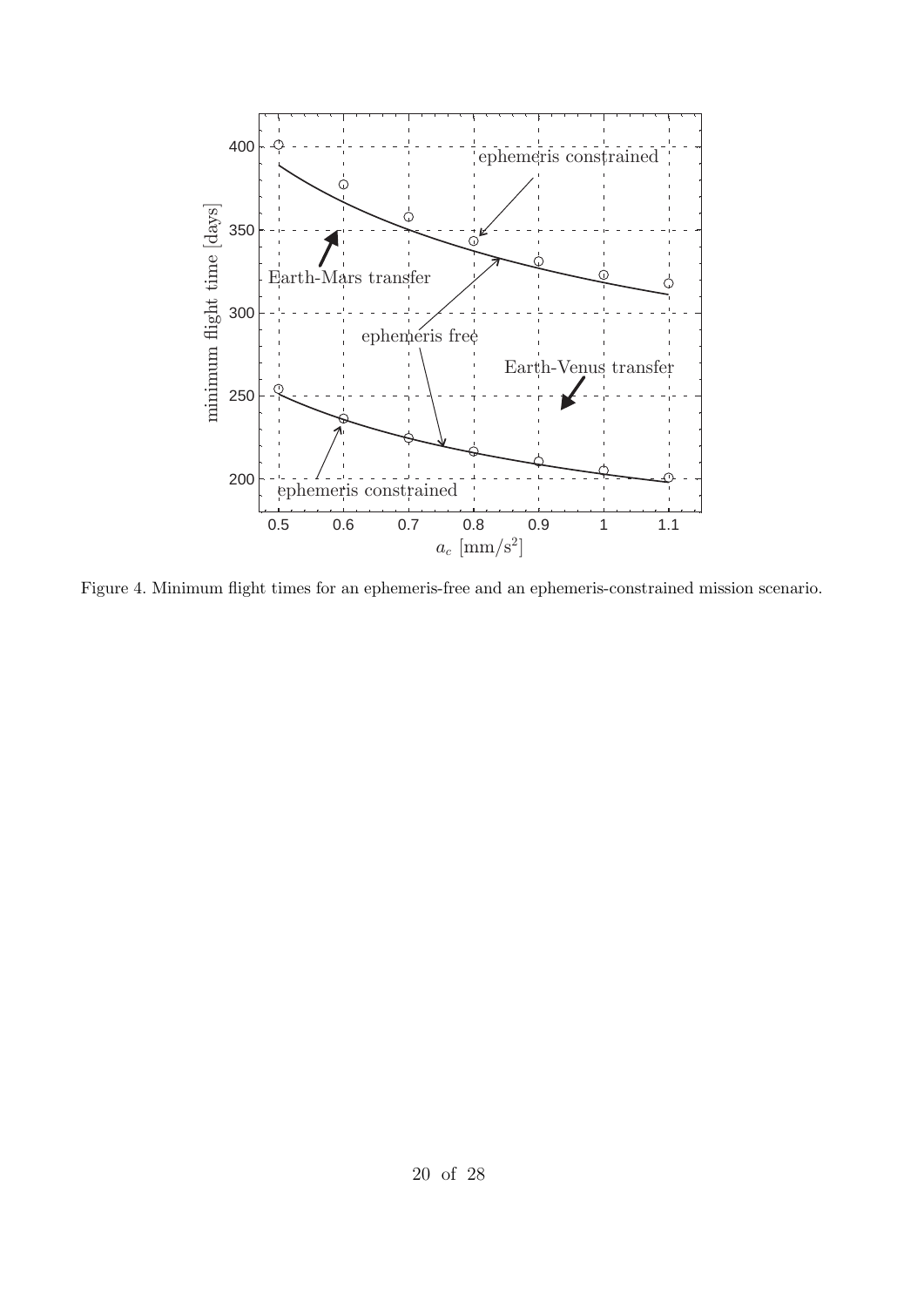

Figure 5. Earth-Venus optimal transfer orbit with a start on 14 December 2027 using a characteristic acceleration of 1 mm/s<sup>2</sup>.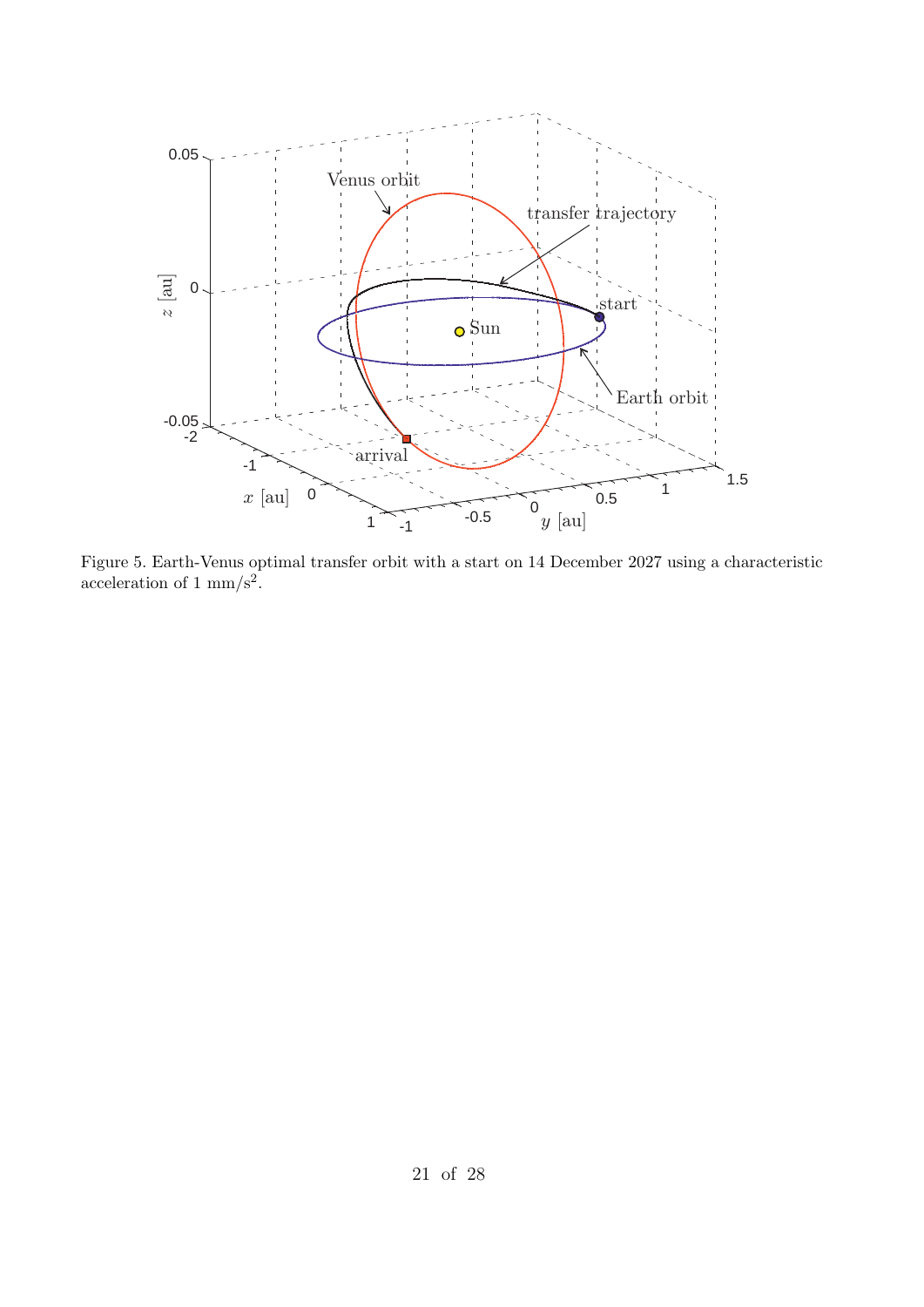

Figure 6. Components (in the inertial frame) of the position vector as a function of time, for an Earth-Venus optimal transfer with  $a_c = 1$  mm/s<sup>2</sup> and a starting date on 14 December 2027.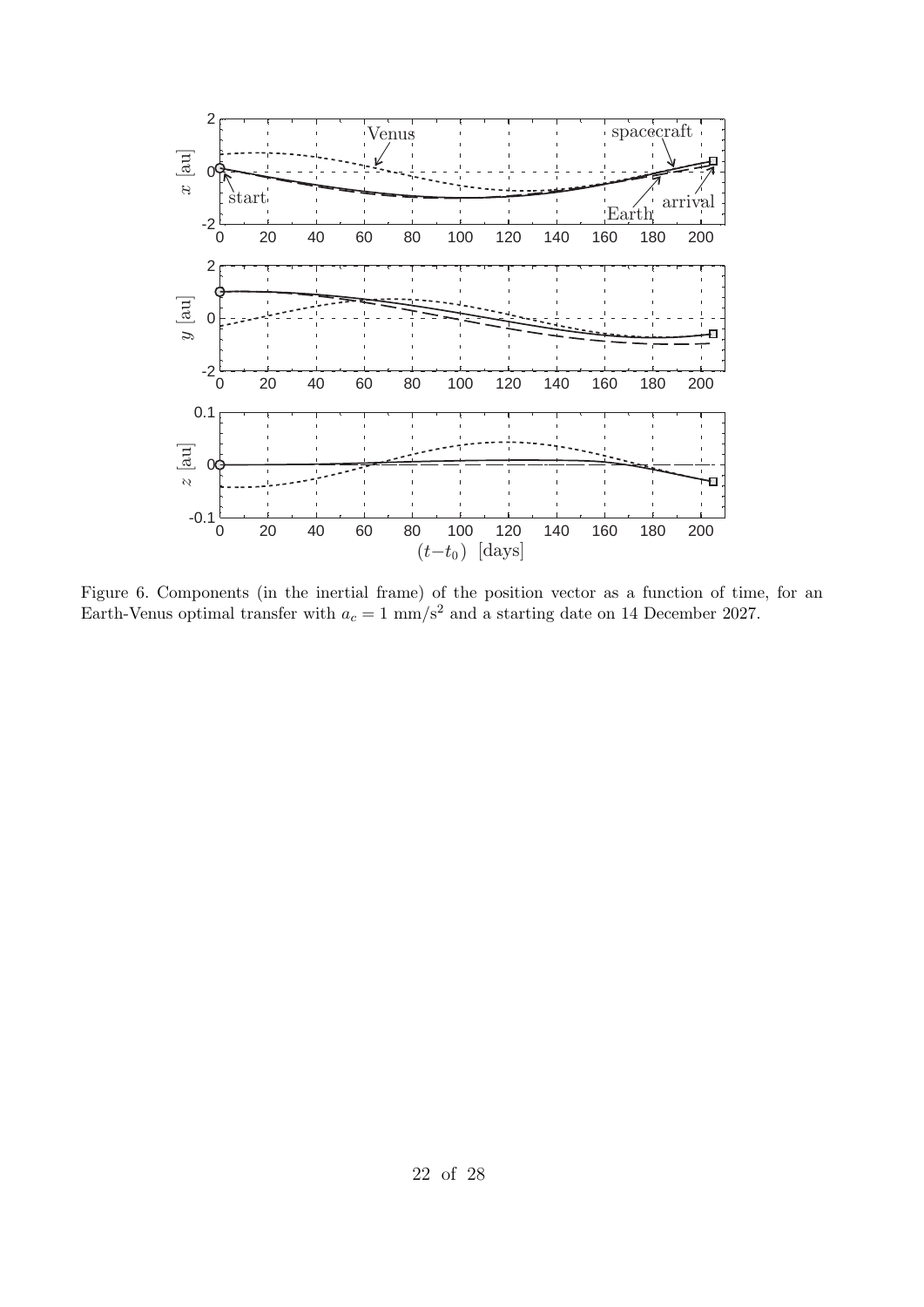

Figure 7. Dimensionless components (in the inertial frame) of the velocity vector as a function of time, for an Earth-Venus optimal transfer with  $a_c = 1$  mm/s<sup>2</sup> and a starting date on 14 December 2027.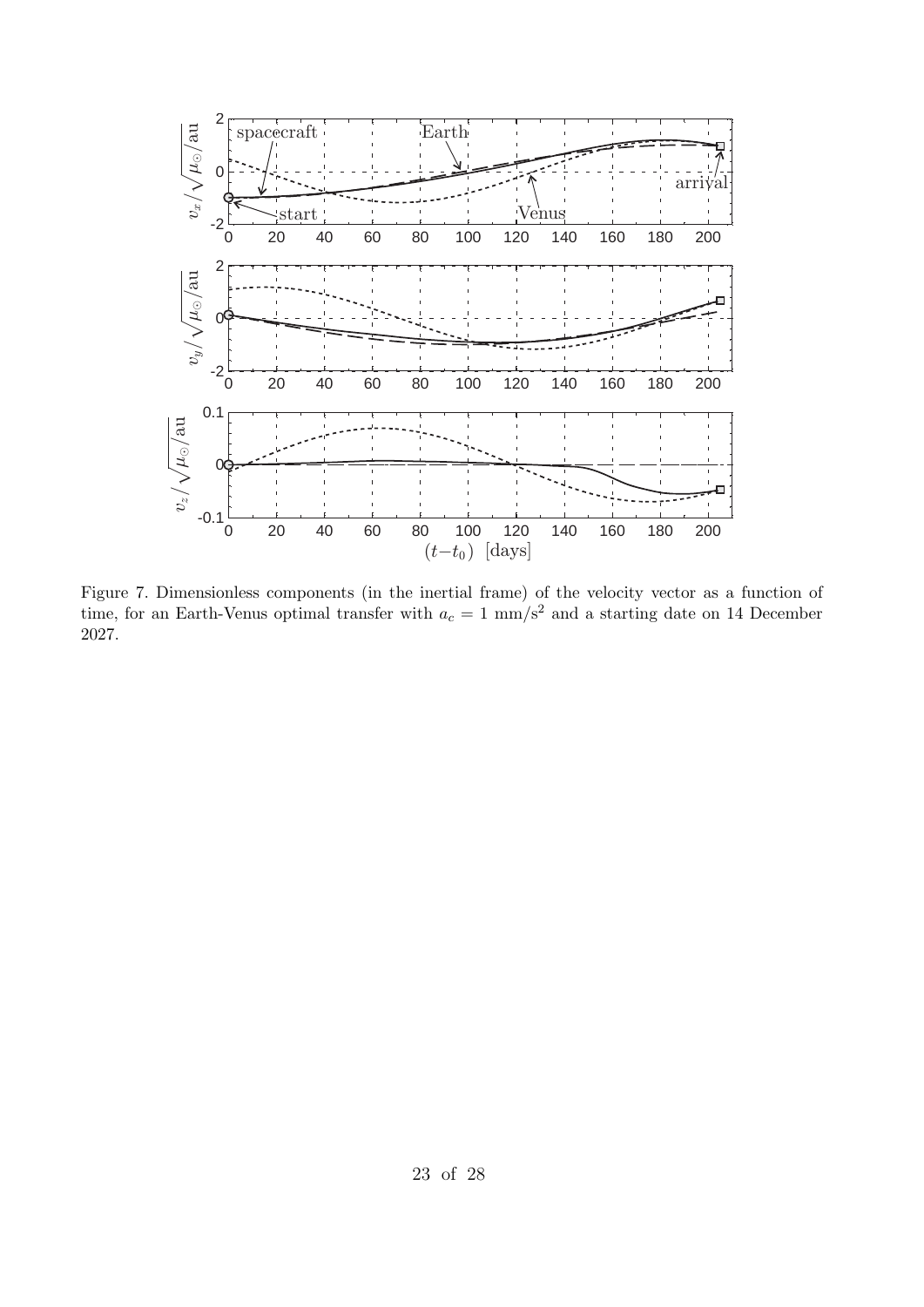

Figure 8. Thrust angles and switching parameter as a function of time, for an Earth-Venus optimal transfer with  $a_c = 1$  mm/s<sup>2</sup> and a starting date on 14 December 2027.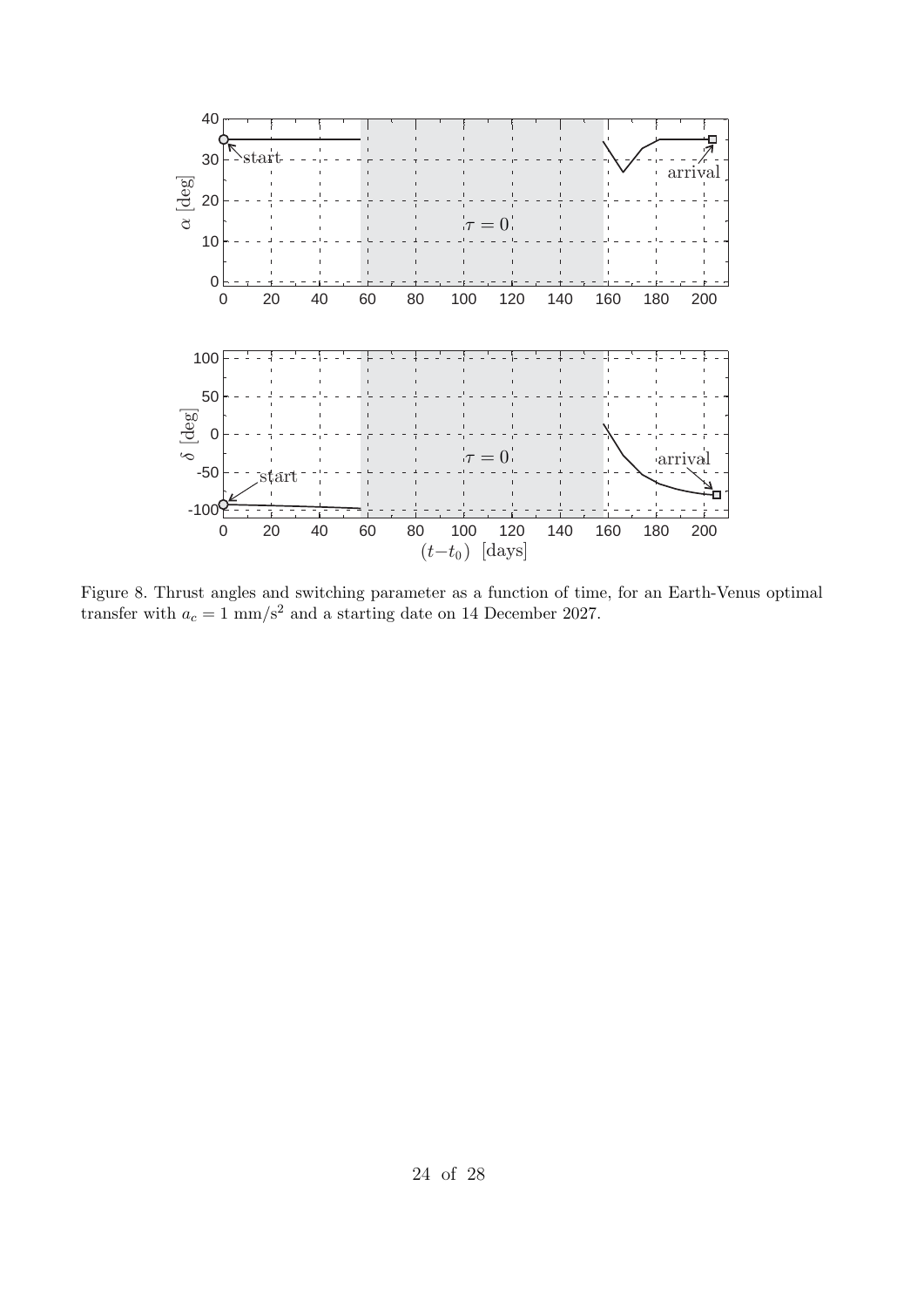

Figure 9. Earth-Mars optimal transfer trajectory with  $a_c = 1$  mm/s<sup>2</sup> and a starting date on 21 April 2016.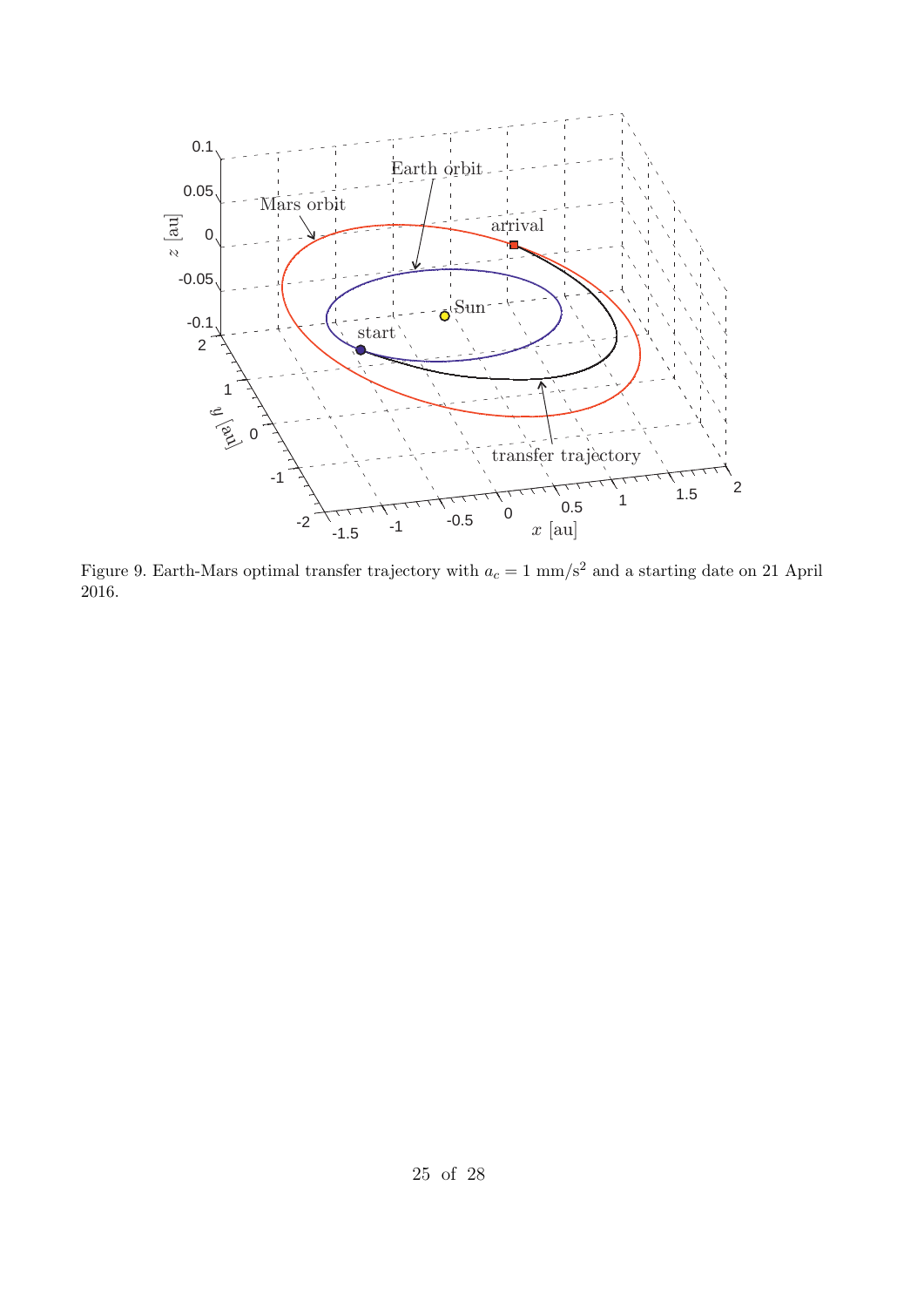

Figure 10. Components (in the inertial frame) of the position vector as a function of time, for an Earth-Mars optimal transfer with  $a_c = 1$  mm/s<sup>2</sup> and a starting date on 21 April 2016.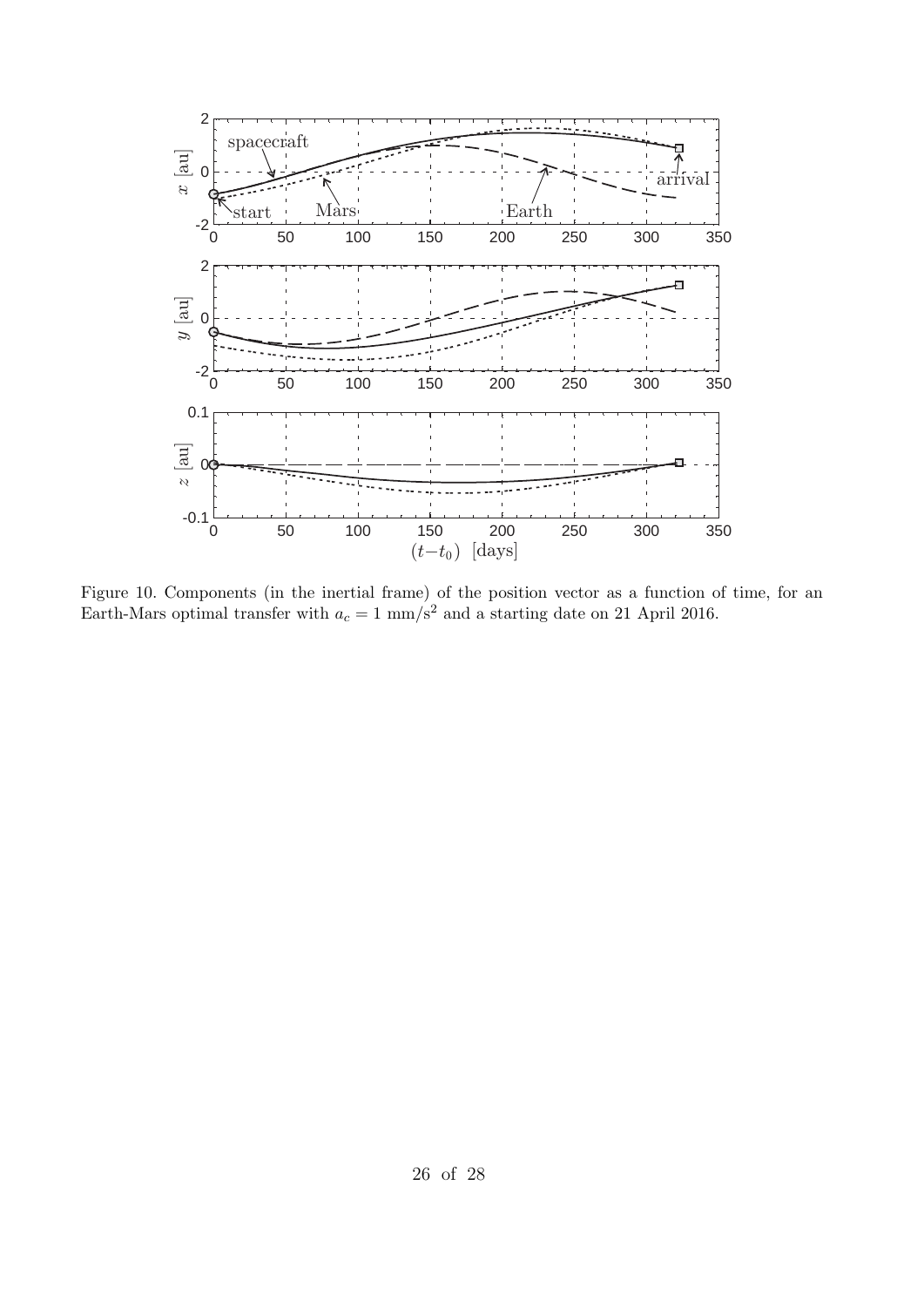

Figure 11. Dimensionless components (in the inertial frame) of the velocity vector as a function of time, for an Earth-Mars optimal transfer with  $a_c = 1$  mm/s<sup>2</sup> and a starting date on 21 April 2016.